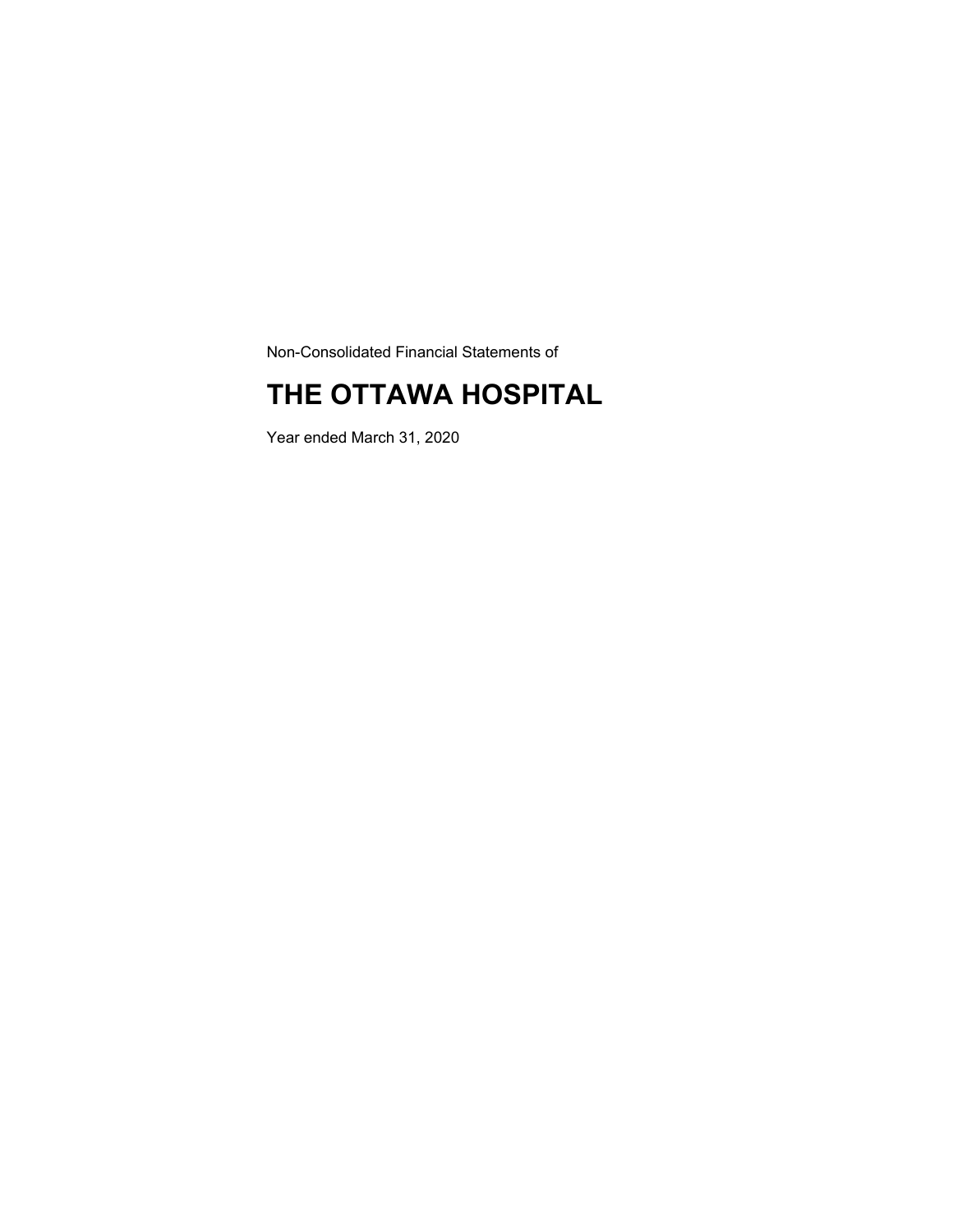Table of Contents

Year ended March 31, 2020

|                                                              | Page   |
|--------------------------------------------------------------|--------|
| <b>Independent Auditors' Report</b>                          |        |
| <b>Non-Consolidated Financial Statements:</b>                |        |
| Non-Consolidated Statement of Financial Position             | 1      |
| Non-Consolidated Statement of Operations                     | 2      |
| Non-Consolidated Statement of Changes in Net Assets          | 3      |
| Non-Consolidated Statement of Remeasurement Gains and Losses | 4      |
| Non-Consolidated Statement of Cash Flows                     | 5      |
| Notes to Non-Consolidated Financial Statements               | ճ - 28 |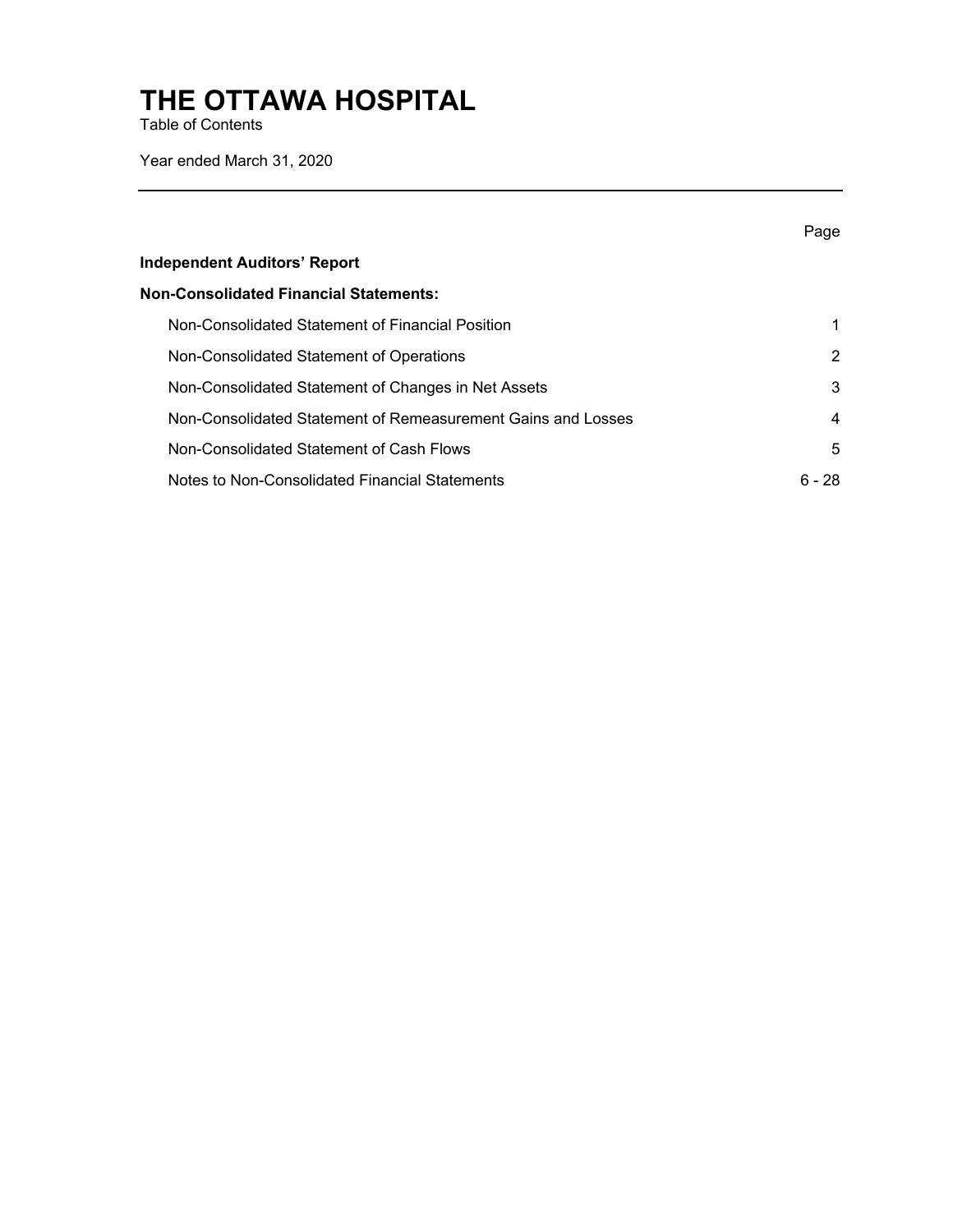

KPMG LLP 150 Elgin Street, Suite 1800 Ottawa ON K2P 2P8 Canada Telephone 613-212-5764 Fax 613-212-2896

### **INDEPENDENT AUDITORS' REPORT**

To the Board of Governors of The Ottawa Hospital

### *Opinion*

We have audited the non-consolidated financial statements of The Ottawa Hospital, which comprise:

- the non-consolidated statement of financial position as at March 31, 2020
- the non-consolidated statement of operations for the year then ended
- the non-consolidated statement of changes in net assets for the year then ended
- the non-consolidated statement of remeasurement gains and losses for the year then ended
- the non-consolidated statement of cash flows for the year then ended
- and notes to the non-consolidated financial statements, including a summary of significant accounting policies

(Hereinafter referred to as the "financial statements").

In our opinion, the accompanying financial statements, present fairly, in all material respects, the non-consolidated financial position of The Ottawa Hospital as at March 31, 2020, and its non-consolidated results of operations and its non-consolidated cash flows for the year then ended in accordance with Canadian public sector accounting standards.

### *Basis for Opinion*

We conducted our audit in accordance with Canadian generally accepted auditing standards. Our responsibilities under those standards are further described in the "*Auditors' Responsibilities for the Audit of the Financial Statements*" section of our auditors' report.

We are independent of The Ottawa Hospital in accordance with the ethical requirements that are relevant to our audit of the financial statements in Canada and we have fulfilled our other ethical responsibilities in accordance with these requirements.

We believe that the audit evidence we have obtained is sufficient and appropriate to provide a basis for our opinion.

#### *Other Information*

Management is responsible for the other information. Other information comprises:

• the information, other than the financial statements and the auditors' report thereon, included in a document likely to be entitled "Annual Report"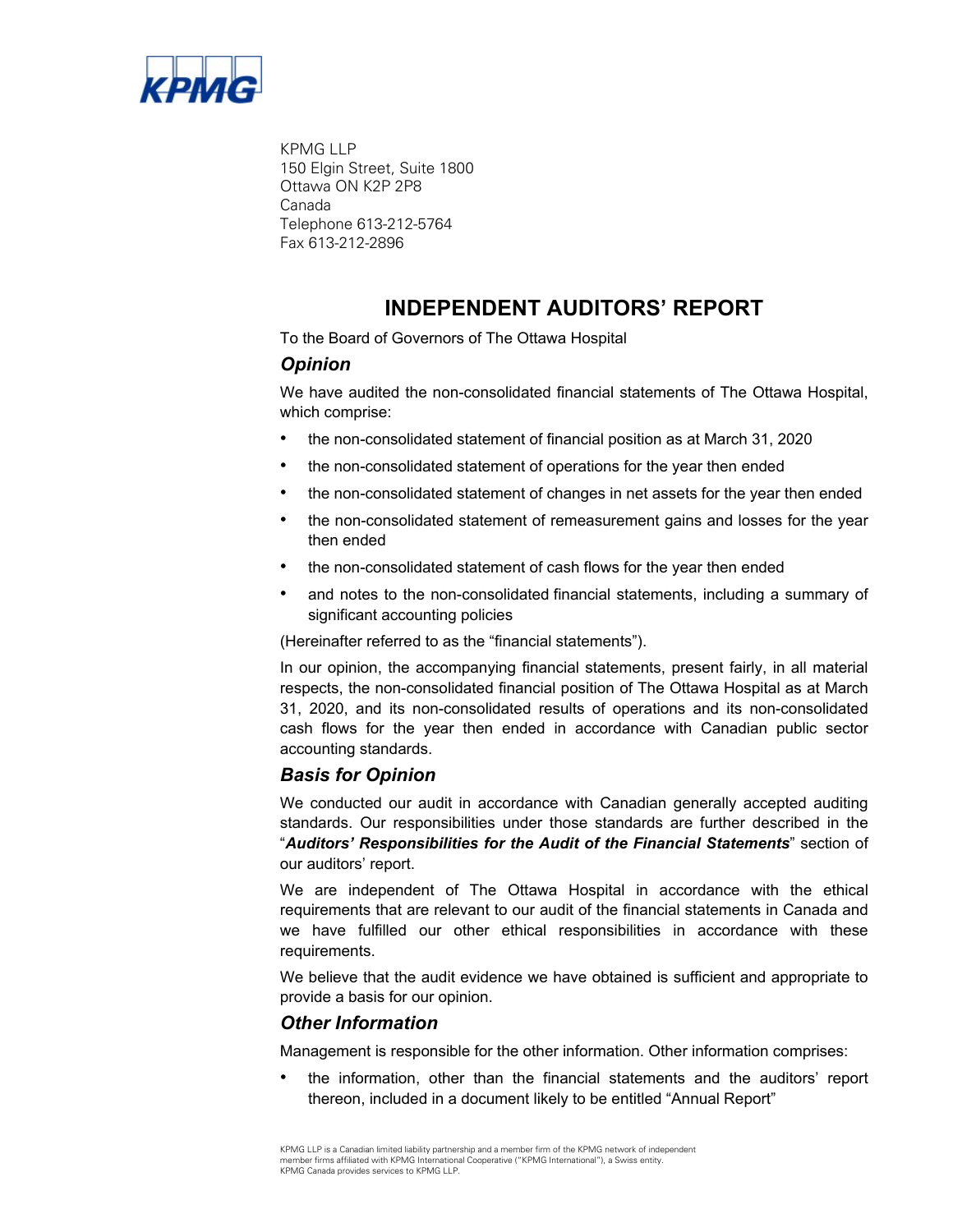

Page 2

Our opinion on the financial statements does not cover the other information and we do not and will not express any form of assurance conclusion thereon.

In connection with our audit of the financial statements, our responsibility is to read the other information identified above and, in doing so, consider whether the other information is materially inconsistent with the financial statements or our knowledge obtained in the audit and remain alert for indications that the other information appears to be materially misstated.

The information, other than the financial statements and the auditors' report thereon, included in a document likely entitled "Annual Report" is expected to be made available to us after the date of this auditors' report. If, based on the work we will perform on this other information, we conclude that there is a material misstatement of this other information, we are required to report that fact to those charged with governance.

### *Responsibilities of Management and Those Charged with Governance for the Financial Statements*

Management is responsible for the preparation and fair presentation of the financial statements in accordance with Canadian public sector accounting standards, and for such internal control as management determines is necessary to enable the preparation of financial statements that are free from material misstatement, whether due to fraud or error.

In preparing the financial statements, management is responsible for assessing The Ottawa Hospital's ability to continue as a going concern, disclosing as applicable, matters related to going concern and using the going concern basis of accounting unless management either intends to liquidate The Ottawa Hospital or to cease operations, or has no realistic alternative but to do so.

Those charged with governance are responsible for overseeing The Ottawa Hospital's financial reporting process.

### *Auditors' Responsibilities for the Audit of the Financial Statements*

Our objectives are to obtain reasonable assurance about whether the financial statements as a whole are free from material misstatement, whether due to fraud or error, and to issue an auditors' report that includes our opinion.

Reasonable assurance is a high level of assurance, but is not a guarantee that an audit conducted in accordance with Canadian generally accepted auditing standards will always detect a material misstatement when it exists.

Misstatements can arise from fraud or error and are considered material if, individually or in the aggregate, they could reasonably be expected to influence the economic decisions of users taken on the basis of the financial statements.

As part of an audit in accordance with Canadian generally accepted auditing standards, we exercise professional judgment and maintain professional skepticism throughout the audit.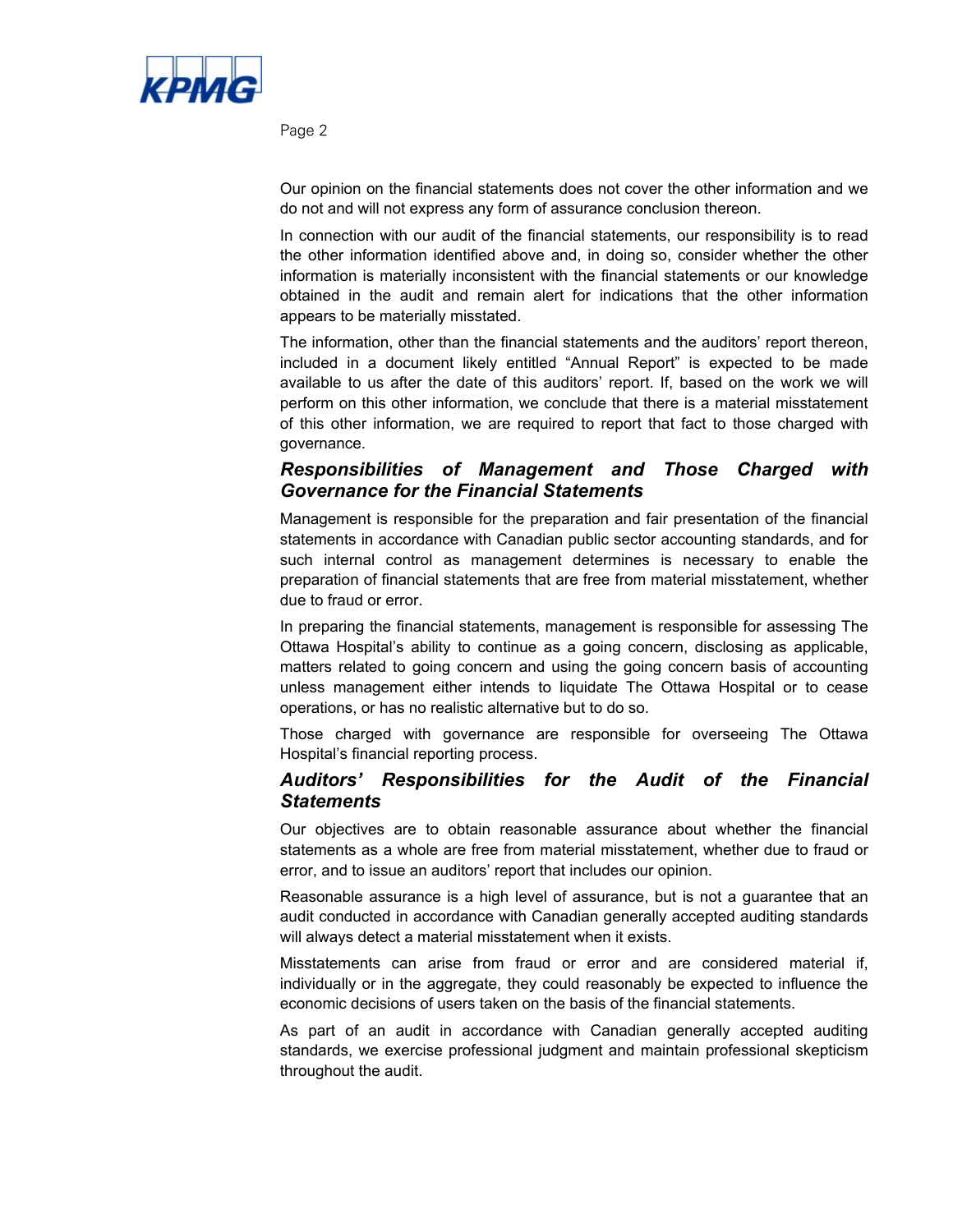

Page 3

We also:

• Identify and assess the risks of material misstatement of the financial statements, whether due to fraud or error, design and perform audit procedures responsive to those risks, and obtain audit evidence that is sufficient and appropriate to provide a basis for our opinion.

The risk of not detecting a material misstatement resulting from fraud is higher than for one resulting from error, as fraud may involve collusion, forgery, intentional omissions, misrepresentations, or the override of internal control.

- Obtain an understanding of internal control relevant to the audit in order to design audit procedures that are appropriate in the circumstances, but not for the purpose of expressing an opinion on the effectiveness of The Ottawa Hospital's internal control.
- Evaluate the appropriateness of accounting policies used and the reasonableness of accounting estimates and related disclosures made by management.
- • Conclude on the appropriateness of management's use of the going concern basis of accounting and, based on the audit evidence obtained, whether a material uncertainty exists related to events or conditions that may cast significant doubt on The Ottawa Hospital's ability to continue as a going concern. If we conclude that a material uncertainty exists, we are required to draw attention in our auditors' report to the related disclosures in the financial statements or, if such disclosures are inadequate, to modify our opinion. Our conclusions are based on the audit evidence obtained up to the date of our auditors' report. However, future events or conditions may cause The Ottawa Hospital to cease to continue as a going concern.
- Evaluate the overall presentation, structure and content of the financial statements, including the disclosures, and whether the financial statements represent the underlying transactions and events in a manner that achieves fair presentation.
- Communicate with those charged with governance regarding, among other matters, the planned scope and timing of the audit and significant audit findings, including any significant deficiencies in internal control that we identify during our audit.

 $KPMS$  11P

Chartered Professional Accountants, Licensed Public Accountants Ottawa, Canada June 24, 2020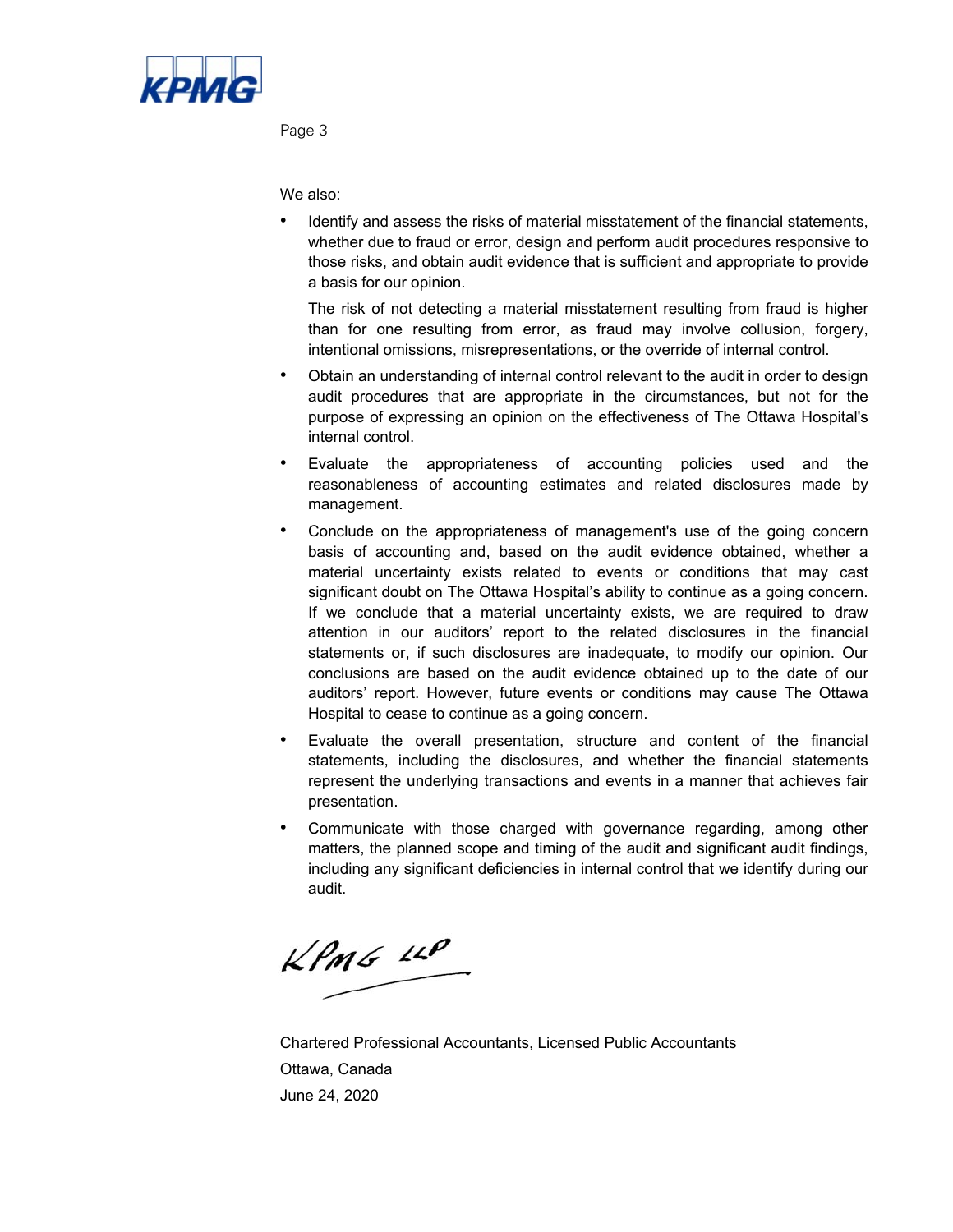Non-Consolidated Statement of Financial Position

March 31, 2020, with comparative information for 2019 (In thousands of dollars)

|                                                                                                                                                 | 2020                                                            | 2019                                                           |
|-------------------------------------------------------------------------------------------------------------------------------------------------|-----------------------------------------------------------------|----------------------------------------------------------------|
| Assets                                                                                                                                          |                                                                 |                                                                |
| Current assets:<br>Cash<br>Short-term investments<br>Accounts receivable (note 2(a))<br>Inventories<br>Prepaid expenses                         | \$<br>38,539<br>1,754<br>104,234<br>15,953<br>13,987<br>174,467 | \$<br>53,538<br>2,037<br>83,322<br>14,839<br>11,833<br>165,569 |
| Capital grants receivable (note 2(b))                                                                                                           | 7,847                                                           | 7,450                                                          |
| Assets restricted for capital purchases (note 3)                                                                                                | 125,061                                                         | 114,264                                                        |
| Capital assets (note 4)                                                                                                                         | 682,665                                                         | 642,102                                                        |
| Funds held in trust (note 5)                                                                                                                    | 26,966                                                          | 28,657                                                         |
|                                                                                                                                                 | \$<br>1,017,006                                                 | \$<br>958,042                                                  |
| Liabilities and Net Assets                                                                                                                      |                                                                 |                                                                |
| <b>Current liabilities:</b><br>Accounts payable and accrued liabilities<br>Deferred contributions<br>Current portion of long-term debt (note 7) | \$<br>232,318<br>17,850<br>7,397<br>257,565                     | \$<br>220,129<br>13,598<br>2,467<br>236,194                    |
| Long-term debt (note 7)                                                                                                                         | 112,084                                                         | 71,533                                                         |
| Derivative liability (note 7)                                                                                                                   | 11,561                                                          | 4,029                                                          |
| Employee future benefits (note 8)                                                                                                               | 62,008                                                          | 59,880                                                         |
| Deferred contributions related to capital assets (note 9)                                                                                       | 416,060                                                         | 409,717                                                        |
| Funds held in trust (note 5)                                                                                                                    | 26,966                                                          | 28,657                                                         |
| Net assets:<br>Investment in capital assets (note 10)<br>Unrestricted deficiency                                                                | 211,827<br>(69, 504)                                            | 222,201<br>(70, 140)                                           |
|                                                                                                                                                 | 142,323                                                         | 152,061                                                        |
| Accumulated remeasurement losses                                                                                                                | (11, 561)<br>130,762                                            | (4,029)<br>148,032                                             |
| Commitments, contingencies and guarantees (note 14)                                                                                             |                                                                 |                                                                |
|                                                                                                                                                 | \$<br>1,017,006                                                 | \$<br>958,042                                                  |

See accompanying notes to non-consolidated financial statements.

On behalf of the Board:

Chairman

⊃ President and CEO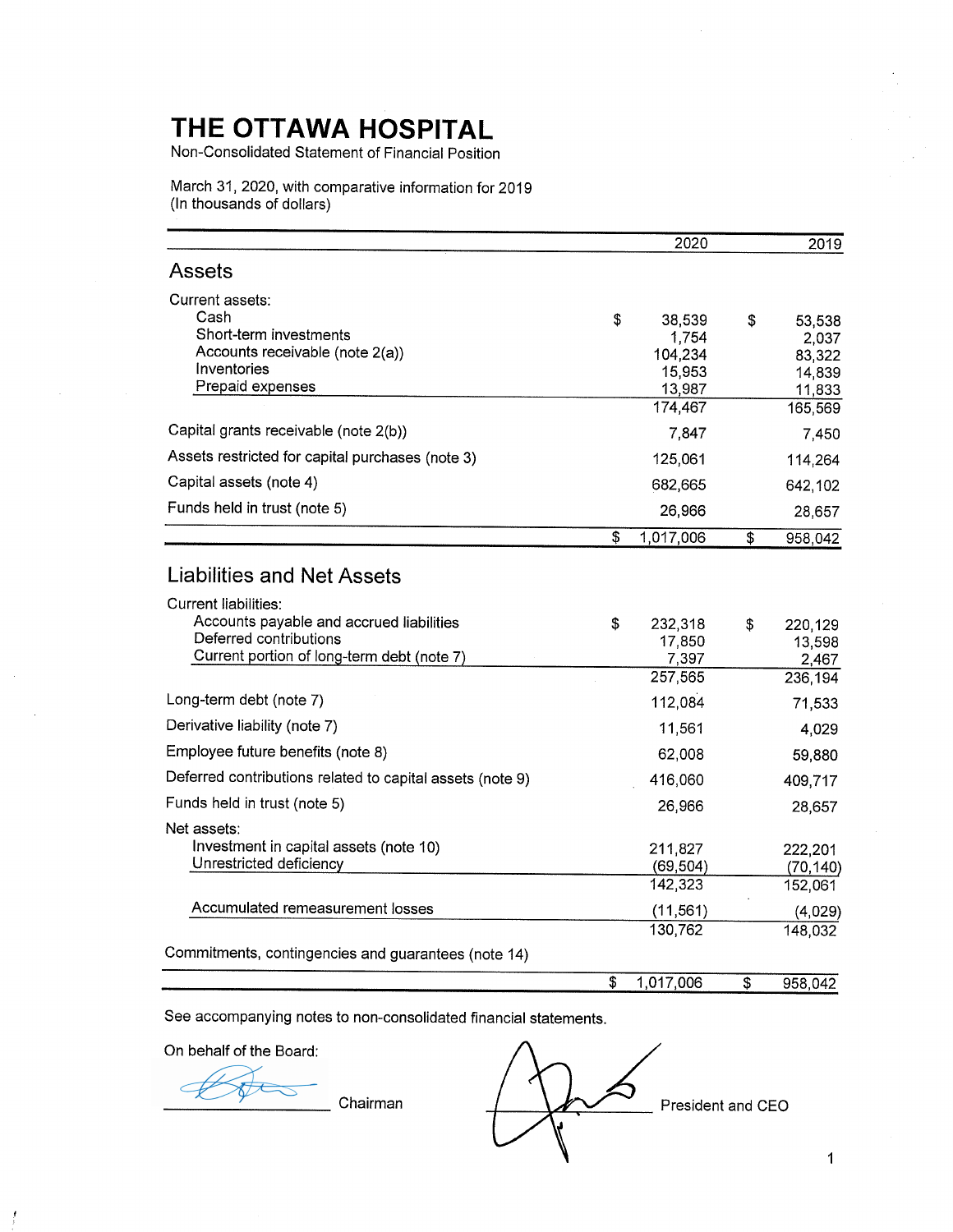Non-Consolidated Statement of Operations

Year ended March 31, 2020, with comparative information for 2019 (In thousands of dollars)

|                                                   | 2020          | 2019          |
|---------------------------------------------------|---------------|---------------|
| Revenue:                                          |               |               |
| <b>Funding from Governments</b>                   | \$<br>937,252 | \$<br>915,580 |
| <b>Patient services</b>                           | 127,749       | 125,319       |
| Recoveries and other operating                    | 88,262        | 71,902        |
| Preferred accommodation                           | 10,479        | 10,486        |
| <b>Marketed services</b>                          | 62,617        | 14,675        |
| Investment                                        | 3,242         | 2,765         |
| Amortization of deferred contributions related    |               |               |
| to major equipment (note 9)                       | 9,148         | 8,641         |
| ConnectingOntario Northern and Eastern Region     |               |               |
| program (note 15)                                 |               | 3,730         |
|                                                   | 1,238,749     | 1,153,098     |
| Expenses:                                         |               |               |
| Salaries and wages                                | 587,883       | 563,157       |
| Employee benefits                                 | 164,168       | 155,954       |
| Supplies and other operating                      | 247,185       | 204,440       |
| Drugs                                             | 83,663        | 72,718        |
| Medical and surgical supplies                     | 67,592        | 65,604        |
| Medical staff remuneration                        | 64,355        | 61,527        |
| Amortization of major equipment                   | 29,363        | 25,156        |
| Interest                                          | 972           | 78            |
| ConnectingOntario Northern and Eastern Region     |               |               |
| program (note 15)                                 |               | 3,730         |
|                                                   | 1,245,181     | 1,152,364     |
| Excess (deficiency) of revenue over expenses      |               |               |
| before undernoted items                           | (6, 432)      | 734           |
| Parking revenue                                   | 19,776        | 19,984        |
| Parking expenses                                  | (8,894)       | (9, 859)      |
| Amortization of deferred contributions related to |               |               |
| buildings (note 9)                                | 15,314        | 15,285        |
| Amortization of buildings                         | (29, 502)     | (29,050)      |
| Deficiency of revenue over expenses               | \$<br>(9,738) | \$<br>(2,906) |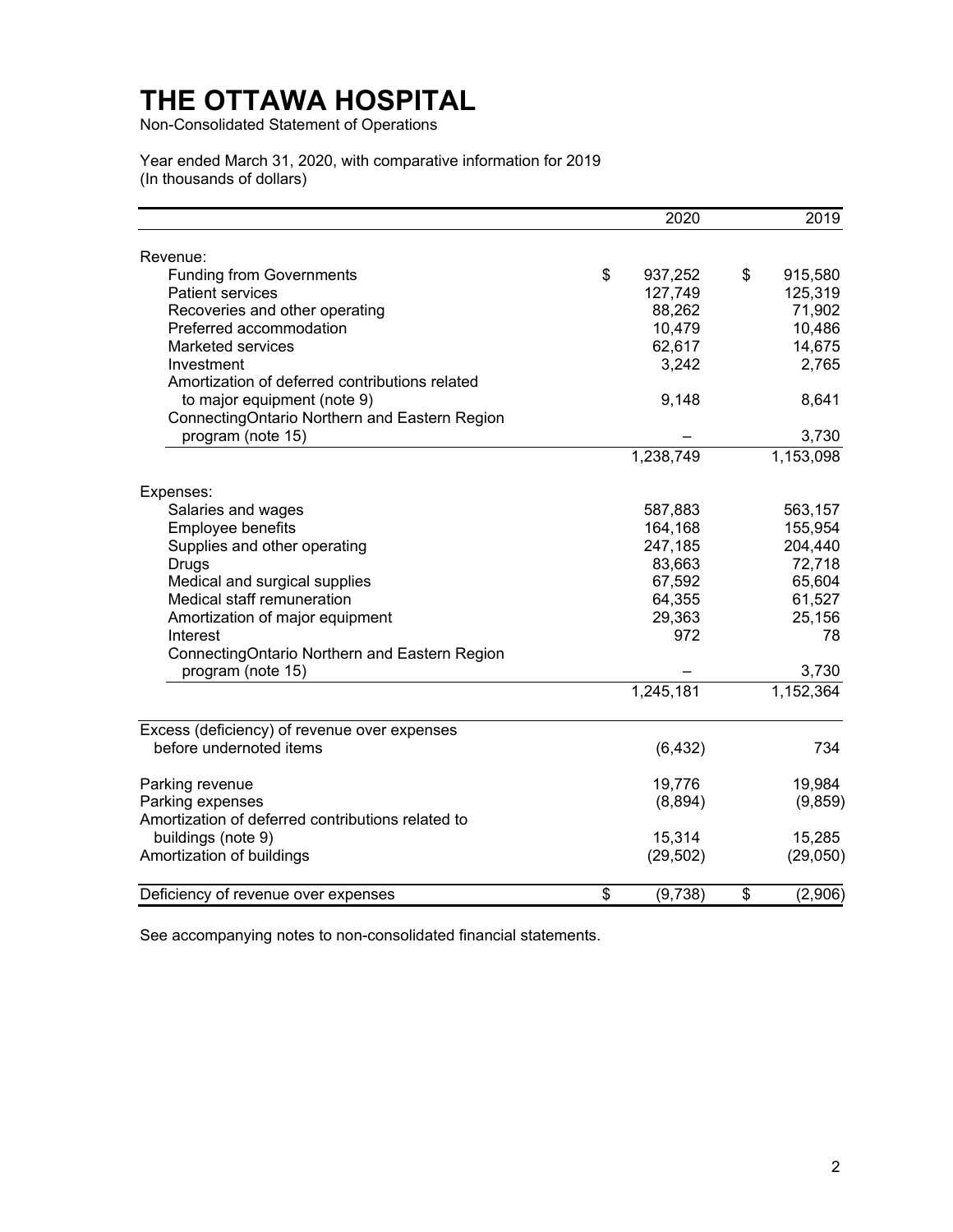Non-Consolidated Statement of Changes in Net Assets

Year ended March 31, 2020, with comparative information for 2019 (In thousands of dollars)

|                                                         | Investment in<br>capital assets | Unrestricted    | Total<br>2020 | Total<br>2019 |
|---------------------------------------------------------|---------------------------------|-----------------|---------------|---------------|
| Balance, beginning of year                              | \$<br>222,201                   | \$<br>(70, 140) | \$<br>152,061 | \$<br>122,367 |
| Deficiency of revenue over expenses                     |                                 | (9,738)         | (9,738)       | (2,906)       |
| Net change in investment in<br>capital assets (note 10) | (10, 374)                       | 10,374          |               |               |
| Contribution of land (note 4(c))                        |                                 |                 |               | 32,600        |
| Balance, end of year                                    | \$<br>211.827                   | \$<br>(69, 504) | \$<br>142,323 | \$<br>152,061 |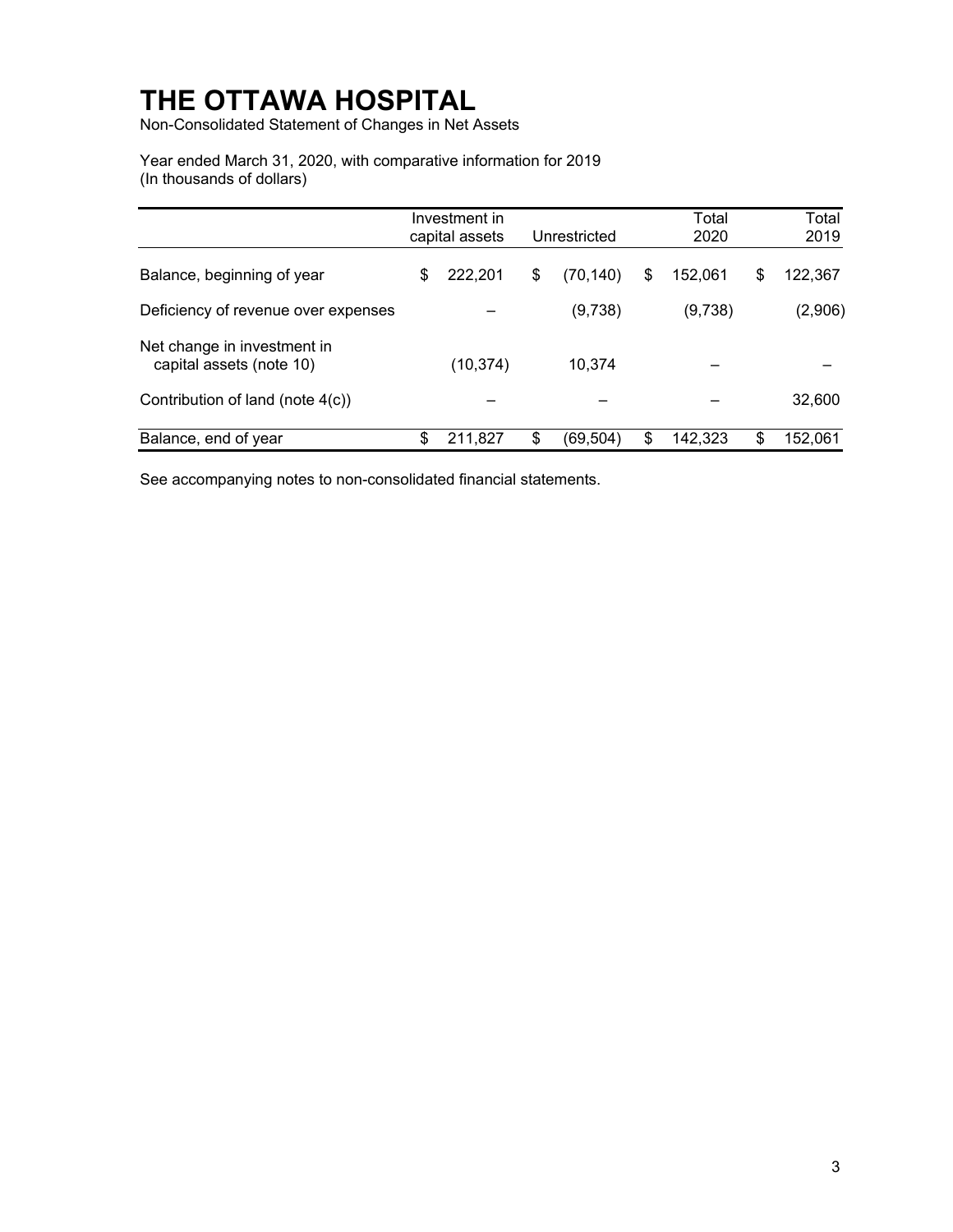Non-Consolidated Statement of Remeasurement Gains and Losses

Year ended March 31, 2020, with comparative information for 2019 (In thousands of dollars)

|                                                           | 2020          | 2019          |
|-----------------------------------------------------------|---------------|---------------|
| Accumulated remeasurement losses, beginning of year       | \$<br>(4.029) | \$<br>(258)   |
| Unrealized losses attributable to:<br>Derivative (note 7) | (7, 532)      | (3,771)       |
| Accumulated remeasurement losses, end of year             | (11,561)      | \$<br>(4,029) |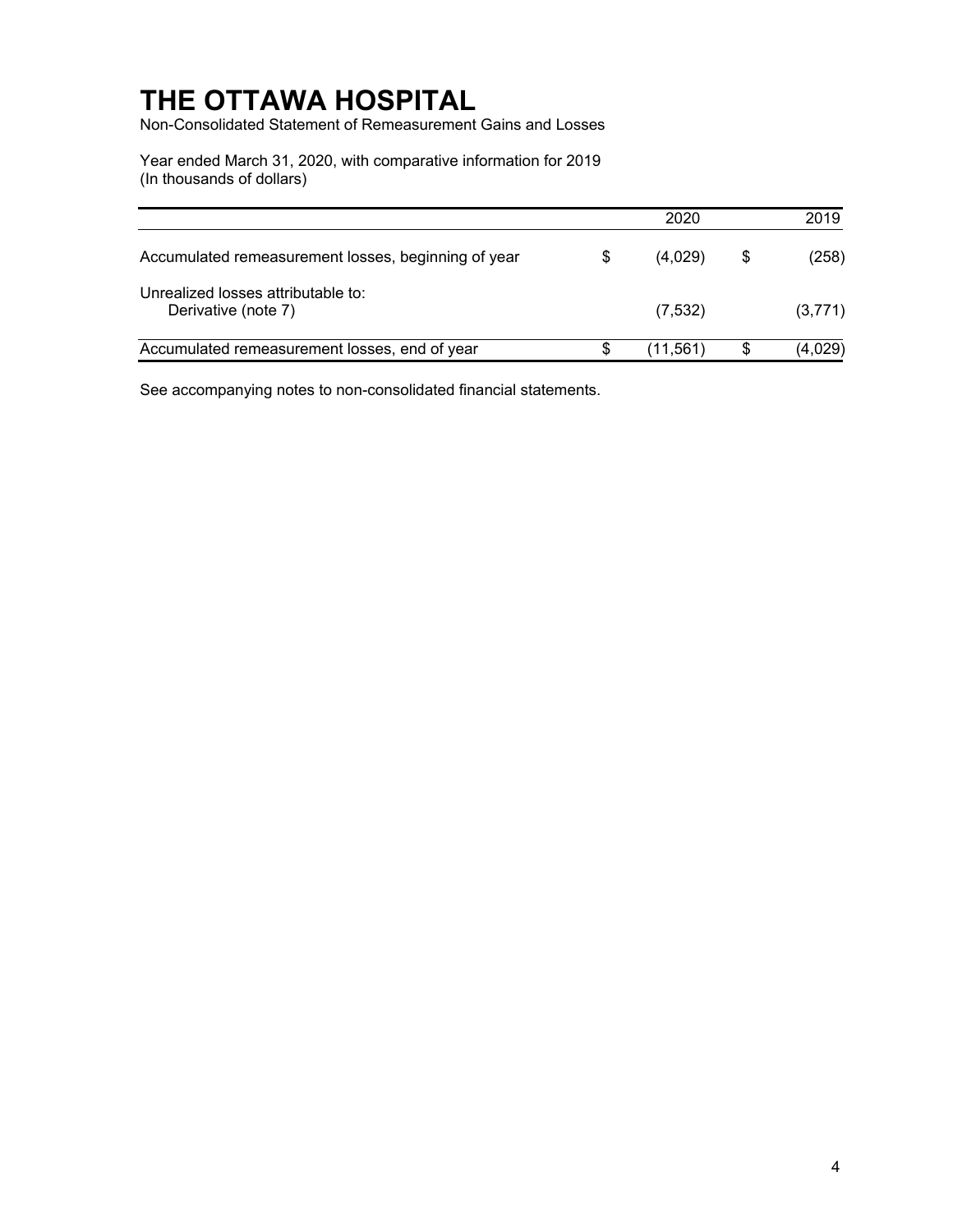Non-Consolidated Statement of Cash Flows

Year ended March 31, 2020, with comparative information for 2019 (In thousands of dollars)

|                                                                                                                 | 2020              | 2019             |
|-----------------------------------------------------------------------------------------------------------------|-------------------|------------------|
| Cash provided by (used for):                                                                                    |                   |                  |
| Operating activities:                                                                                           |                   |                  |
| Deficiency of revenue over expenses<br>Items not involving cash:                                                | \$<br>(9,738)     | \$<br>(2,906)    |
| Amortization of capital assets<br>Amortization of deferred contributions                                        | 58,727            | 54,206           |
| related to capital assets (note 9)<br>Loss on disposal of capital assets                                        | (24, 462)<br>138  | (23, 926)<br>128 |
| Net increase in employee future benefits (note 8)<br>Net change in non-cash operating working capital (note 11) | 2,128<br>(7, 456) | 2,064<br>50,931  |
|                                                                                                                 | 19,337            | 80,497           |
| Financing activities:                                                                                           |                   |                  |
| Deferred contributions related to capital assets                                                                | 30,805            | 26,836           |
| received (note 9)<br>Proceeds from long-term debt                                                               | 45,481            | 57,000           |
|                                                                                                                 | 76,286            | 83,836           |
| Investing activities:                                                                                           |                   |                  |
| Purchase of capital assets                                                                                      | (99, 428)         | (99, 969)        |
| Net decrease (increase) in capital grants receivable<br>Net increase in assets restricted for                   | (397)             | 1,296            |
| capital purchases                                                                                               | (10, 797)         | (16, 243)        |
|                                                                                                                 | (110, 622)        | (114, 916)       |
| Net increase (decrease) in cash during the year                                                                 | (14, 999)         | 49,417           |
| Cash, beginning of year                                                                                         | 53,538            | 4,121            |
| Cash, end of year                                                                                               | \$<br>38,539      | \$<br>53,538     |
| Consisting of:                                                                                                  |                   |                  |
| Operating cash                                                                                                  | \$<br>27,580      | \$<br>44,717     |
| Restricted cash for HIROC Claim Defense Fund                                                                    | 10,959            | 8,821            |
|                                                                                                                 | \$<br>38,539      | \$<br>53,538     |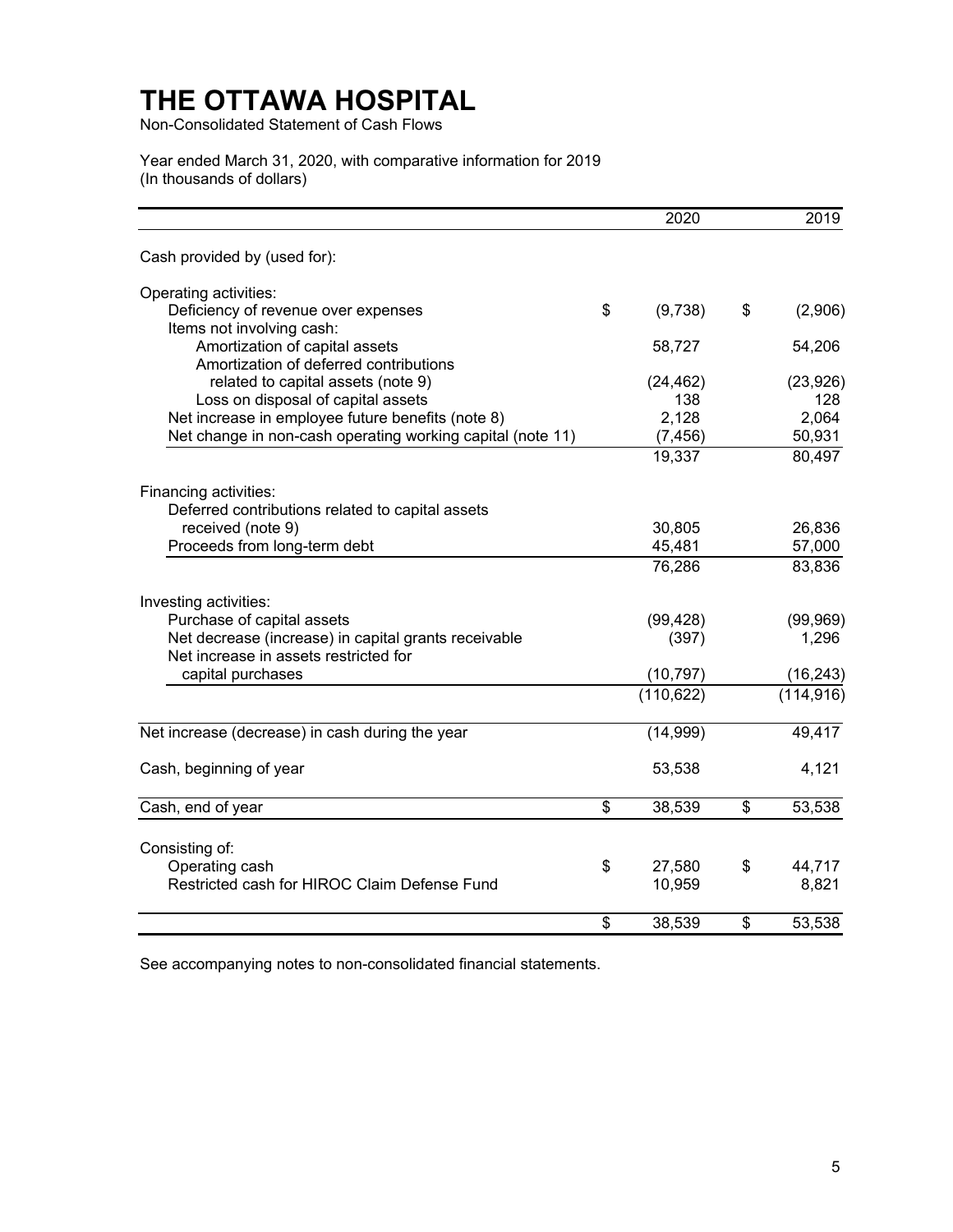Notes to Non-Consolidated Financial Statements

Year ended March 31, 2020 (In thousands of dollars)

> The Ottawa Hospital (the "Hospital") is an academic health sciences centre and is principally involved in providing health care services to the Champlain Local Health Integration Network. The Hospital is a registered charity under the Income Tax Act (Canada) and accordingly, is exempt from income taxes.

#### **1. Significant accounting policies:**

The non-consolidated financial statements have been prepared by management in accordance with the significant accounting policies described below to comply with the financial reporting requirements of the Ministry of Health of Ontario for non-consolidated financial statements prepared in accordance with Canadian public sector accounting standards. The Hospital has also prepared general purpose financial statements in accordance with Canadian public sector accounting standards including the 4200 series of standards for government not-for-profit organizations which consolidates the University of Ottawa Heart Institute and reflect the following significant accounting policies.

(a) Basis of presentation:

These non-consolidated financial statements reflect the assets, liabilities and operations of the Hospital.

These non-consolidated financial statements do not include the assets, liabilities or operations of the University of Ottawa Heart Institute and The Ottawa Hospital Residence Corporation, two controlled entities, nor the following entities where the Hospital has an economic interest including: The Ottawa Hospital Foundation, Ottawa Hospital Research Institute, Eastern Ontario Regional Laboratory Association Inc., its auxiliaries, Ottawa Hospitals Food Association, Ottawa Regional Hospital Linen Services Incorporated and Champlain Health Supply Services. The summarized financial information of the University of Ottawa Heart Institute and The Ottawa Hospital Residence Corporation is disclosed in note 13.

(b) Revenue recognition:

The Hospital follows the deferral method of accounting for contributions for not-for-profit organizations.

Under the Health Insurance Act and Regulations thereto, the Hospital is funded, primarily by the Province of Ontario, in accordance with budget arrangements established by the Ministry of Health of Ontario. Operating grants are recorded as revenue in the period to which they relate. Grants approved but not received at the end of an accounting period are accrued. Where a portion of a grant relates to a future period, it is deferred and recognized in that subsequent period.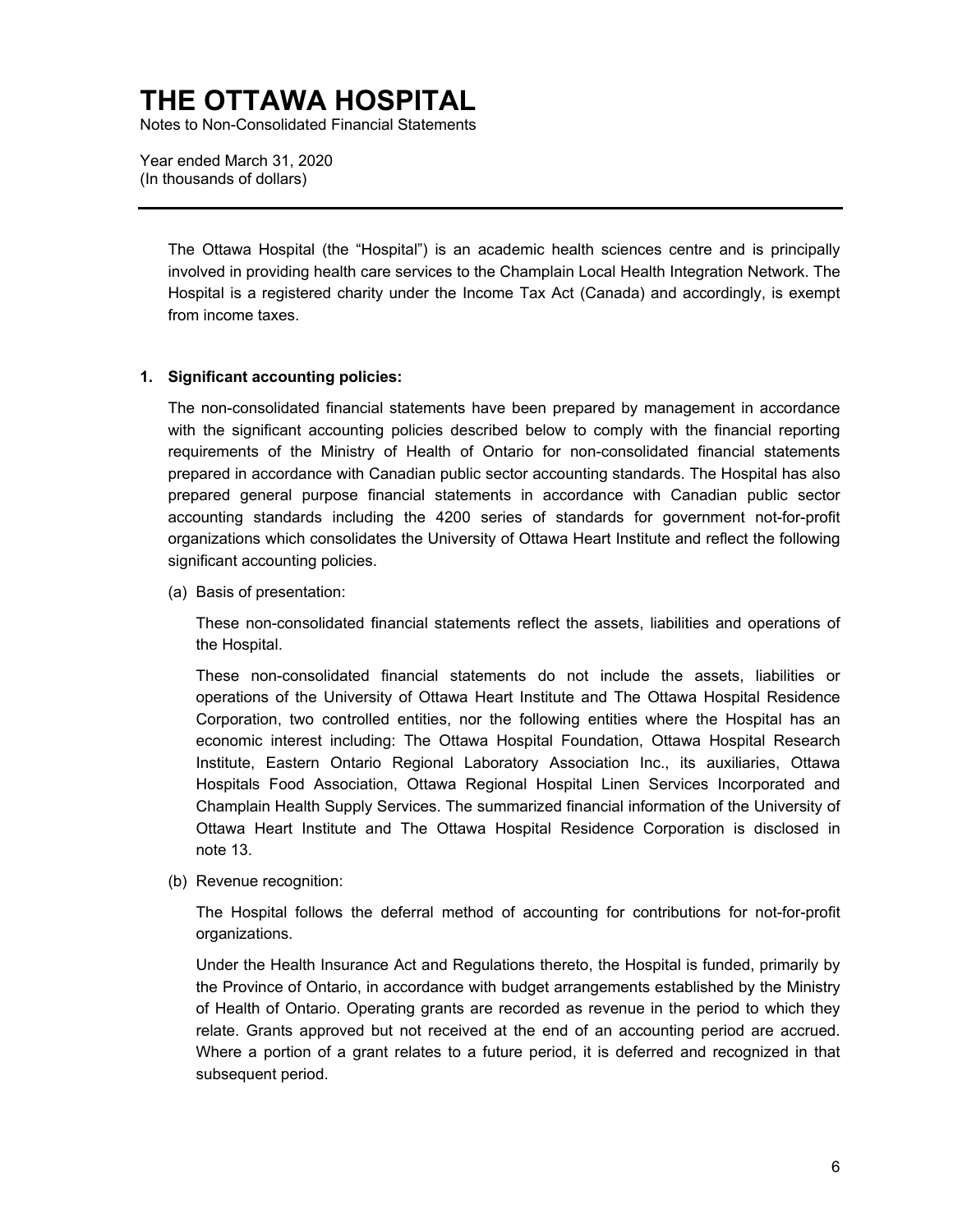Notes to Non-Consolidated Financial Statements (continued)

Year ended March 31, 2020 (In thousands of dollars)

#### **1. Significant accounting policies (continued):**

(b) Revenue recognition (continued):

The Hospital receives funding for operations for certain programs from the Ministry of Health of Ontario. The final amount of operating revenue recorded cannot be determined until the Ministry of Health of Ontario has reviewed the Hospital's financial and statistical returns for the year. Any adjustments arising from the Ministry of Health of Ontario review are recorded in the period in which the adjustments are made.

Unrestricted contributions are recognized as revenue when received or receivable if the amount to be received can be reasonably estimated and collection is reasonably assured.

Externally restricted contributions are recognized as revenue when the conditions for the restriction have been met. Contributions restricted for the purchase of capital assets are deferred and amortized into revenue on a straight-line basis, at a rate corresponding with the amortization rate for the related capital assets.

Revenues from the patient services, preferred accommodation, marketed services and recoveries and other operating are recognized when the goods are sold or the services are provided.

Investment income recorded in the statement of operations consists of interest, dividends, and realized gains and losses, net of related fees. Unrealized gains and losses are recorded in the statement of remeasurement gains and losses.

(c) Contributed services:

A substantial number of volunteers contribute a significant amount of their time each year. Because of the difficulty of determining the fair value, contributed services are not recognized in the non-consolidated financial statements.

(d) Inventories:

Inventories are recorded at average cost and are valued at lower of cost and net realizable value. Net realizable value is the estimated selling price less the estimated costs necessary to make the sale.

(e) Financial instruments:

 The Hospital's financial instruments consist of cash, short-term investments, accounts receivable, capital grants receivable, assets restricted for capital purchases, derivative liability, funds held in trust, accounts payable and accrued liabilities and long-term debt.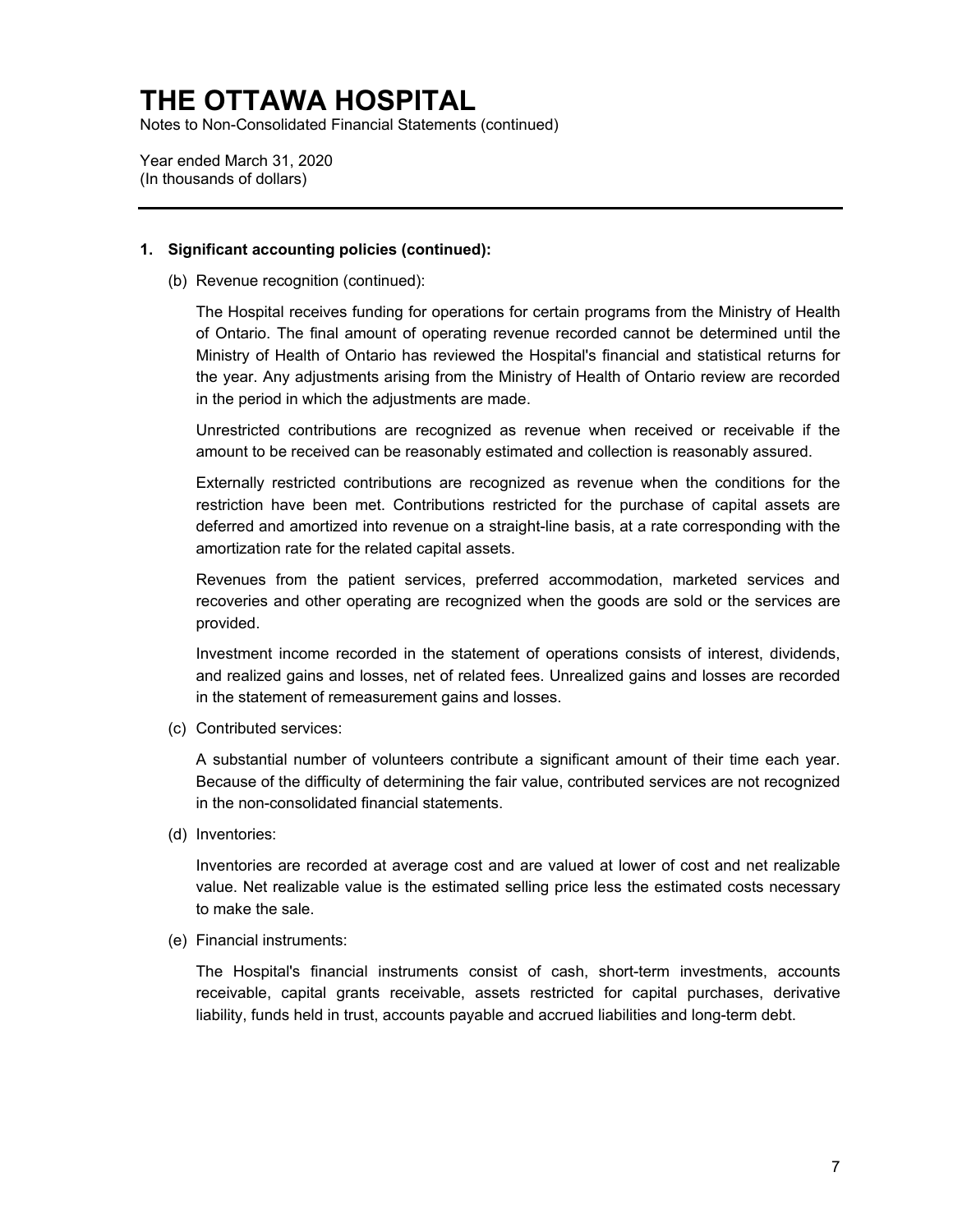Notes to Non-Consolidated Financial Statements (continued)

Year ended March 31, 2020 (In thousands of dollars)

#### **1. Significant accounting policies (continued):**

(e) Financial instruments (continued):

The Hospital's financial instruments are measured as follows:

| Cash                                     | fair value     |
|------------------------------------------|----------------|
| Short-term investments                   | fair value     |
| Accounts receivable                      | amortized cost |
| Capital grants receivable                | amortized cost |
| Assets restricted for capital purchases  | fair value     |
| Derivative liability                     | fair value     |
| Funds held in trust                      | fair value     |
| Accounts payable and accrued liabilities | amortized cost |
| Long-term debt                           | amortized cost |

Unrealized changes in fair value in the derivative liability are recognized in the statement of remeasurement gains and losses until they are realized. When the financial instrument is derecognized, the unrealized gains and losses previously recognized in the statement as remeasurement gains and losses are reversed and recognized in the statement of operations. Unrealized changes in the fair value of the financial assets in Funds held in trust and assets restricted for capital purchases are recorded in the corresponding liability.

Financial instruments are adjusted by transaction costs incurred on acquisition and financing costs, which are amortized using the straight-line method.

All non-derivative financial assets are assessed for impairment on an annual basis. When a decline is determined to be other than temporary, the amount of the loss is reported in the statement of operations and any unrealized gain or loss is reversed from the statement of remeasurement gains and losses.

(f) Capital assets:

Purchased capital assets, other than minor equipment, are recorded at cost. Contributed capital assets are recorded at their estimated fair value at the date of contribution. Minor equipment replacements are expensed in the year of purchase. Construction in progress comprises construction, development costs and interest capitalized during the construction period. Assets acquired under capital leases are initially recorded at the present value of future minimum lease payments and amortized over the estimated life of the assets.

Capital assets are reviewed for impairment whenever events or changes in circumstances indicate that their carrying amount may not be recoverable. When a capital asset no longer contributes to the Hospital's ability to provide services, its carrying amount is written down to its residual value.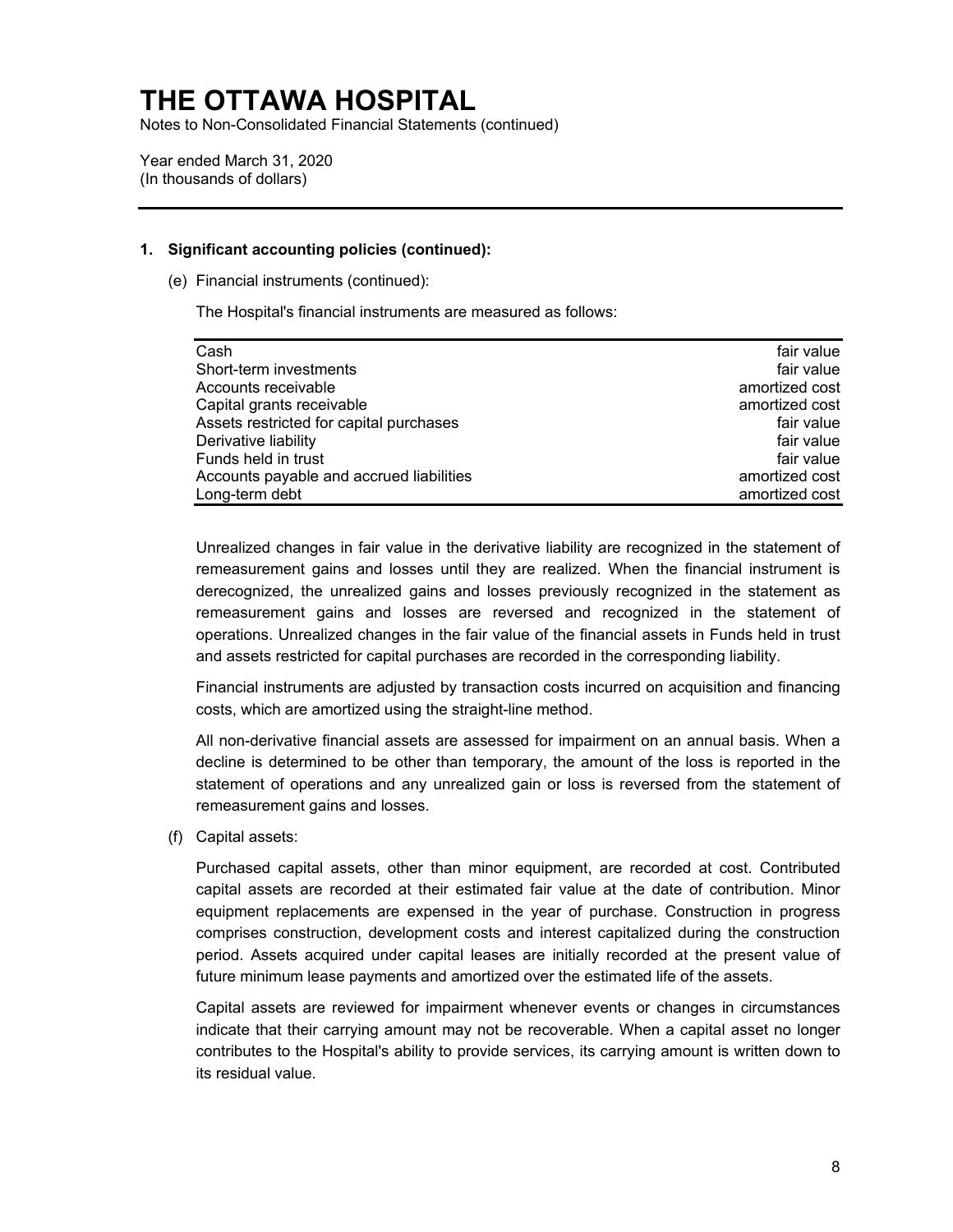Notes to Non-Consolidated Financial Statements (continued)

Year ended March 31, 2020 (In thousands of dollars)

#### **1. Significant accounting policies (continued):**

(f) Capital assets (continued):

Land is not amortized due to its infinite life. Construction in progress is not amortized until the project is complete and the assets come into use. Capital assets are amortized on a straightline basis over their expected useful lives as follows:

| Land improvements          | 5 to 25 years                                           |
|----------------------------|---------------------------------------------------------|
| Leasehold improvements     | Term of lease plus expected extension of renewal option |
| <b>Buildings</b>           | 10 to 50 years                                          |
| Building service equipment | 5 to 25 years                                           |
| Health information system  | 15 years                                                |
| Major equipment            | 5 to 20 years                                           |

#### (g) Funds held in trust:

The Hospital holds resources and makes disbursements on behalf of various unrelated individuals or groups. The Hospital has no discretion over such transactions. Resources received in connection with such trust fund transactions are reported as liabilities not revenue and subsequent distributions are reported as decreases to the liability not expenses.

(h) Employee benefit plans:

The Hospital provides defined retirement and other future benefits for substantially all retirees and employees. These future benefits include life insurance and health care benefits.

The Hospital accrues its obligations for employee benefit plans as the employees render the services necessary to earn the benefits. The cost of non-pension post-retirement and postemployment benefits earned by employees is actuarially determined using the projected benefit method pro-rated on service and management's best estimate of retirement ages of employees and expected heath care costs. The most recent actuarial valuation was performed as at March 31, 2019. The next scheduled valuation will be as at March 31, 2022.

Adjustments arising from plan amendments, including past service costs, are recognized in the year that the plan amendments occur. Actuarial gains or losses are amortized over the average remaining service period of active employees.

The average remaining service period of active employees covered by the employee benefit plan is 17.1 years (2019 - 17.6 years).

 The Hospital is an employer member of the Healthcare of Ontario Pension Plan, which is a multi-employer, defined benefit pension plan. The Hospital has adopted defined contribution plan accounting principles for this Plan because insufficient information is available to apply defined benefit plan accounting principles.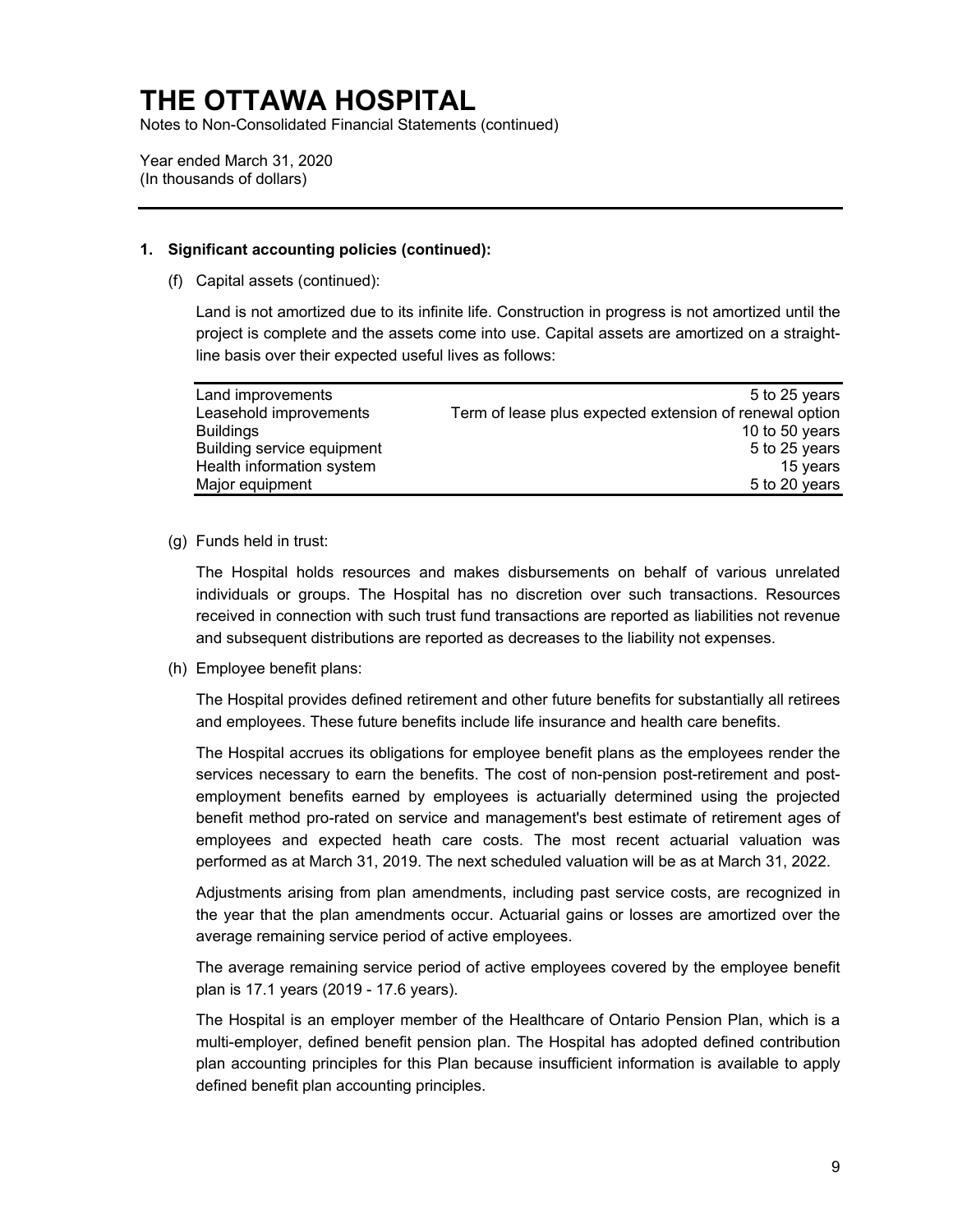Notes to Non-Consolidated Financial Statements (continued)

Year ended March 31, 2020 (In thousands of dollars)

#### **1. Significant accounting policies (continued):**

(i) Use of estimates:

The preparation of the non-consolidated financial statements requires management to make estimates and assumptions that affect the reported amounts of assets and liabilities and disclosure of contingent assets and liabilities at the date of the non-consolidated financial statements and the reported amounts of revenue and expenses during the period. Actual results could differ from these estimates. These estimates are reviewed periodically and, as adjustments become necessary, they are reported in the periods in which they become known. The most significant estimates used in preparing the non-consolidated financial statements include the assumptions underlying the employee future benefit liability calculation and the valuation of the derivative liability.

#### **2. Accounts and capital grants receivable:**

(a) Accounts receivable:

|                                                                                                                         |    | 2020                      |    | 2019                      |
|-------------------------------------------------------------------------------------------------------------------------|----|---------------------------|----|---------------------------|
| Accounts receivable from patients<br>Ministry of Health of Ontario<br>University of Ottawa Heart Institute (note 13(a)) | \$ | 46,428<br>19,120<br>5,535 | \$ | 34,899<br>15,282<br>4,683 |
| Eastern Ontario Regional Laboratory<br>Association Inc. (note 13(e))<br>Other                                           |    | 6,197<br>30,649           |    | 4,963<br>26,551           |
|                                                                                                                         |    | 107,929                   |    | 86,378                    |
| Less allowance for doubtful accounts                                                                                    |    | (3,695)                   |    | (3,056)                   |
|                                                                                                                         | S. | 104.234                   | .ፍ | 83.322                    |

The allowance for doubtful accounts relates to accounts receivable from patients and other receivables and is determined based on prior experience with similar accounts.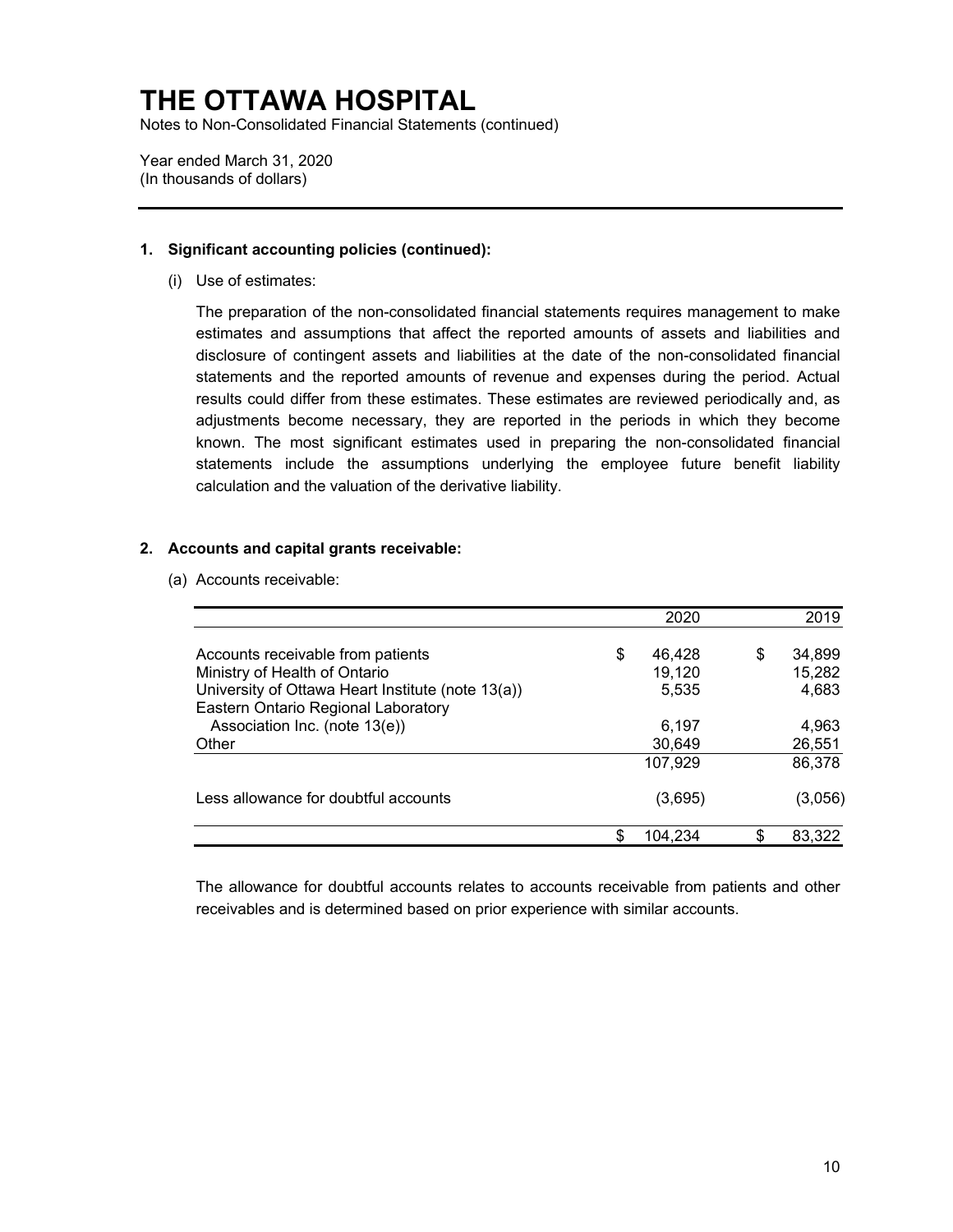Notes to Non-Consolidated Financial Statements (continued)

Year ended March 31, 2020 (In thousands of dollars)

#### **2. Accounts and capital grants receivable (continued):**

(b) Capital grants receivable:

Capital grants receivable relate to grants restricted in use for capital asset acquisitions or projects, which have been approved by the funder and are receivable by the Hospital at yearend. These amounts have also been included in deferred contributions related to capital assets.

|                                                                                    |   | 2020  | 2019  |
|------------------------------------------------------------------------------------|---|-------|-------|
| The Ottawa Hospital Foundation (note 13(c))<br>Eastern Ontario Regional Laboratory | S | 2.001 | 1,956 |
| Association Inc. (note 13(e))                                                      |   | 5.494 | 5.494 |
| Other                                                                              |   | 352   |       |
|                                                                                    |   | 7.847 | .450  |

#### **3. Assets restricted for capital purchases:**

Assets restricted for capital purchases is comprised of \$62,496 (2019 - \$62,581) related to funding received and restricted for the purpose of capital purchases and \$62,565 (2019 - \$51,683) in net parking revenue that has been restricted for capital purchases. The funds are held with the Hospital's bank, earning interest at a rate of prime less 1.6% (2019 - 1.6%) and are classified as long-term as the associated cash outflow is not expected to occur within one year. At March 31, 2020, an additional amount of \$2,207 (2019 - \$1,235) restricted for capital purchases was receivable by the Hospital from the Ottawa Hospital Foundation.

#### **4. Capital assets:**

|                            |                 |    |              | 2020         |    | 2019     |
|----------------------------|-----------------|----|--------------|--------------|----|----------|
|                            |                 |    | Accumulated  | Net book     |    | Net book |
|                            | Cost            |    | amortization | value        |    | value    |
| Land                       | \$<br>34,146    | \$ |              | \$<br>34.146 | \$ | 34,149   |
| Land improvements          | 5.336           |    | 5,336        |              |    |          |
| Leasehold improvements     | 310             |    | 186          | 124          |    | 186      |
| <b>Buildings</b>           | 742,023         |    | 368,660      | 373,363      |    | 392,667  |
| Building service equipment | 191,122         |    | 131,947      | 59.175       |    | 58,256   |
| Health information system  | 120,024         |    | 3,690        | 116,334      |    | 65,312   |
| Major equipment            | 511,405         |    | 432,394      | 79,011       |    | 80,232   |
| Construction-in-progress   | 20,512          |    |              | 20.512       |    | 11,300   |
|                            | \$<br>1,624,878 | S. | 942,213      | 682,665      | S. | 642,102  |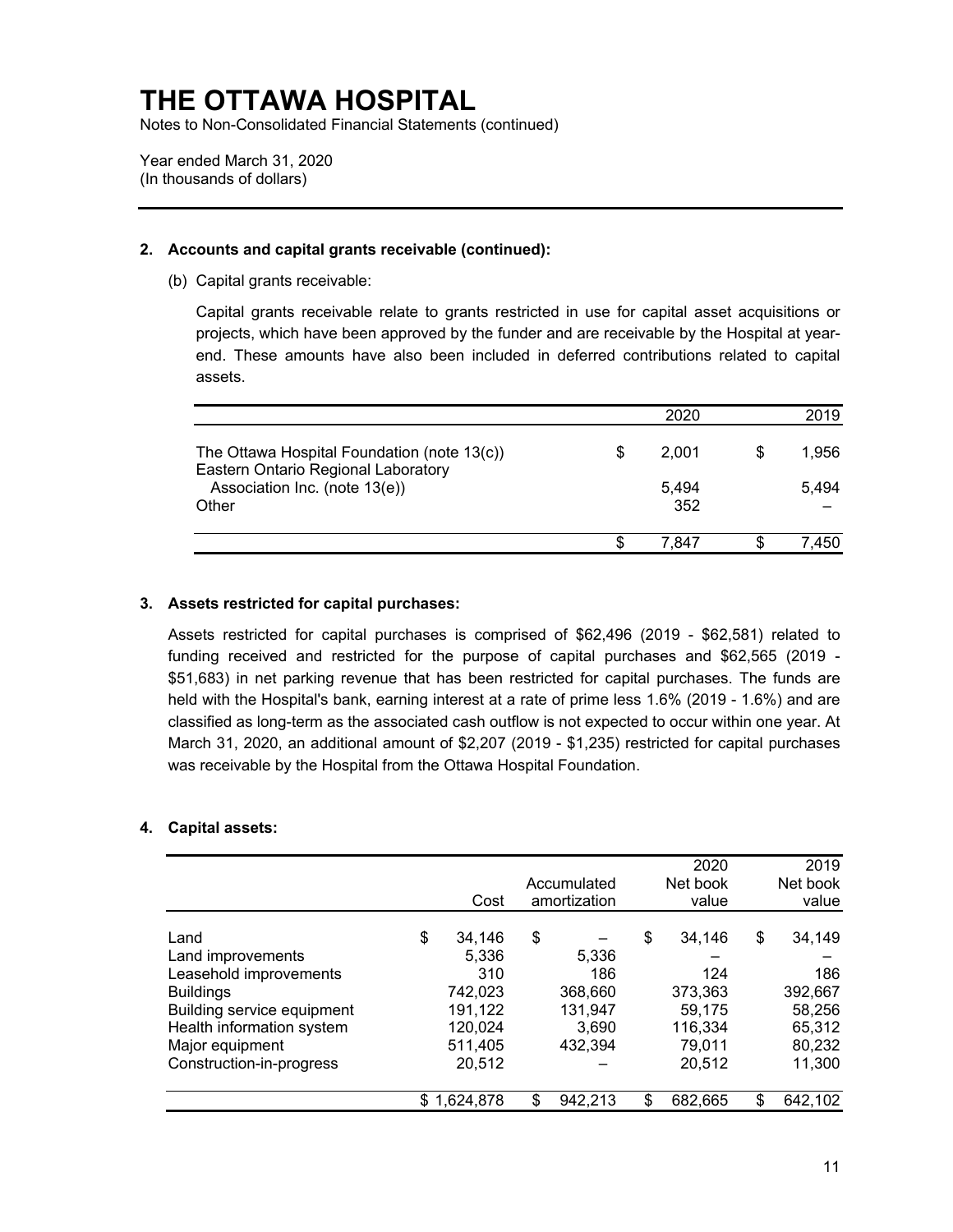Notes to Non-Consolidated Financial Statements (continued)

Year ended March 31, 2020 (In thousands of dollars)

#### **4. Capital assets (continued):**

(a) Cost and accumulated amortization of capital assets at March 31, 2019 amounted to \$1,525,588 and \$883,486, respectively.

During the year ended March 31, 2020, the Hospital disposed of equipment with a cost of \$138 (2019 - \$370) and accumulated amortization of \$Nil (2019 - \$242) for proceeds of \$Nil (2019 - \$Nil), resulting in a loss of \$138 (2019 - \$128).

- (b) The health information system project is the implementation of a comprehensive, integrated information system designed to enhance the processing of hospital services. The project was completed and capitalized in 2020 and amortization of \$3,690 was recorded. Interest was recorded and capitalized until the asset was put in to use. The interest capitalized amounted to \$1,895 (2019 - \$1,116).
- (c) Land includes a contribution from the Government of Canada in 2019 with an estimated fair value at the time of contribution of \$32,600. The mechanism for this contribution of land is a 99-year lease between the Government and the Hospital with annual lease payments of one dollar contingent on the land being used for the construction and operation of the new hospital campus.

#### **5. Funds held in trust:**

Funds held in trust are held with the Hospital's bank and represent the aggregate balance of funds held in trust for third parties.

#### **6. Line of credit:**

The Hospital has an available line of credit of \$24,000 (2019 - \$24,000) with one of its corporate bankers, of which no amount was drawn against at March 31, 2020 and 2019. This line of credit is unsecured and bears interest at prime less 0.75%.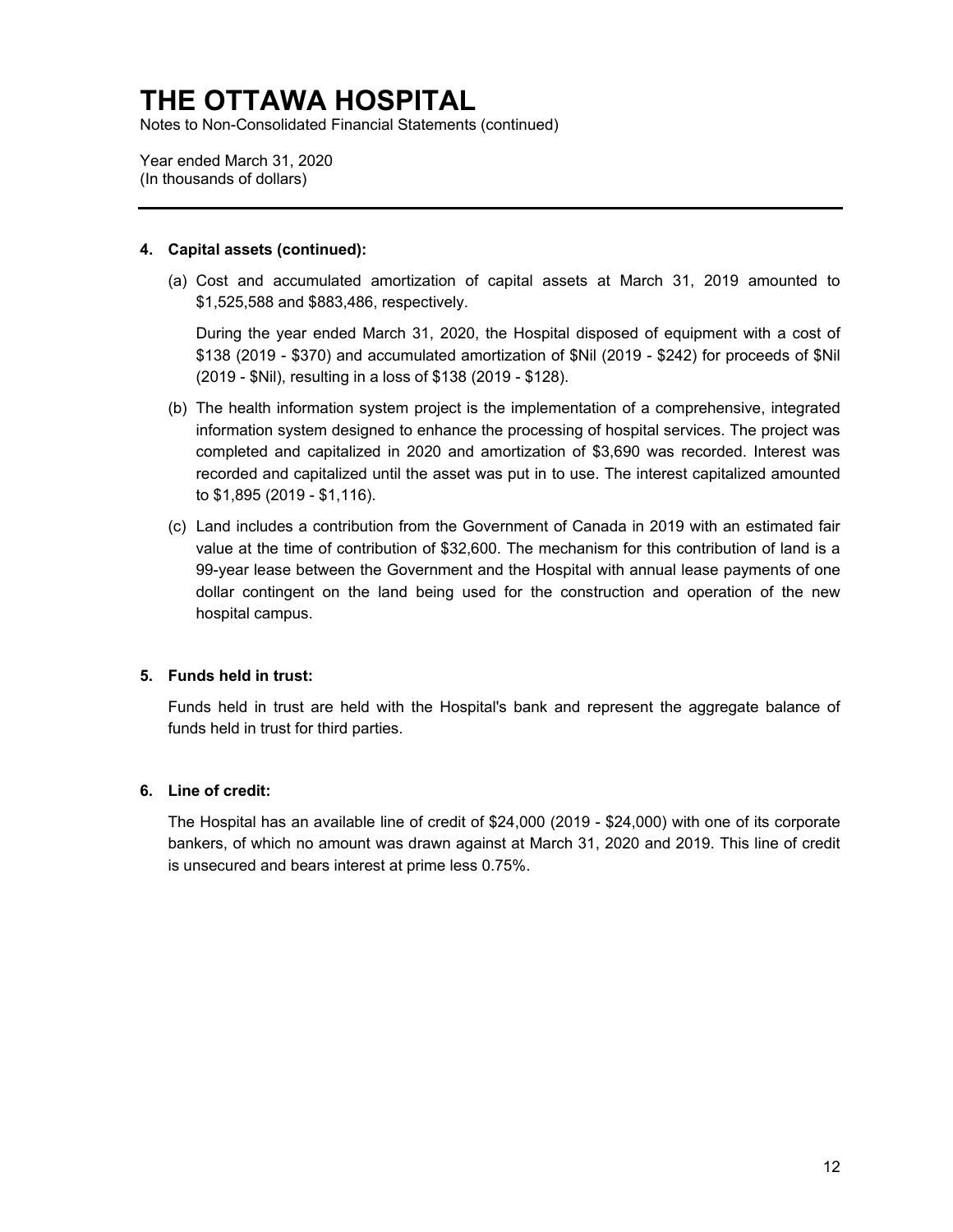Notes to Non-Consolidated Financial Statements (continued)

Year ended March 31, 2020 (In thousands of dollars)

#### **7. Long-term debt:**

Long-term debt is unsecured and consists of the following:

|                                                                                                                                       | 2020          | 2019         |
|---------------------------------------------------------------------------------------------------------------------------------------|---------------|--------------|
| Term loan facility, bearing interest at bankers'<br>acceptance rate plus 0.56%, maturing<br>September 2034 (see note below)           | \$<br>108,500 | \$<br>74.000 |
| Capital lease obligation related to HIS, repayment<br>in monthly instalments of \$226 beginning<br>October 2019, expiring August 2024 | 10,981        |              |
|                                                                                                                                       | 119.481       | 74,000       |
| Less current portion                                                                                                                  | (7, 397)      | (2, 467)     |
|                                                                                                                                       | \$<br>112,084 | \$<br>71.533 |

June 1, 2020. The term loan facility has a maximum borrowing of \$160,000. The Hospital will make interest-only payments on a monthly basis from the initial drawdown date of October 31, 2017 up to the date of

The future minimum annual principal payments related to the long-term debt consist of the following:

| 2021       | \$<br>7,397   |
|------------|---------------|
| 2022       | 10,140        |
| 2023       | 10,219        |
| 2024       | 10,300        |
| 2025       | 8,592         |
| Thereafter | 72,833        |
|            |               |
|            | \$<br>119,481 |

The Hospital entered into a 15-year forward interest rate swap agreement with a \$115,000 notional value, effective September 1, 2019 and maturing September 1, 2034. The Hospital is obligated to pay a fixed interest of 3.144% while receiving variable rate interest which offsets the variable rate interest paid on its term loan. At March 31, 2020, the interest rate swap contract had a negative fair value of \$11,561 (2019 - \$4,029). The current year impact of the change in fair value of the interest rate swap of \$7,532 (2019 - \$3,771) is recorded in the statement of remeasurement gains and losses.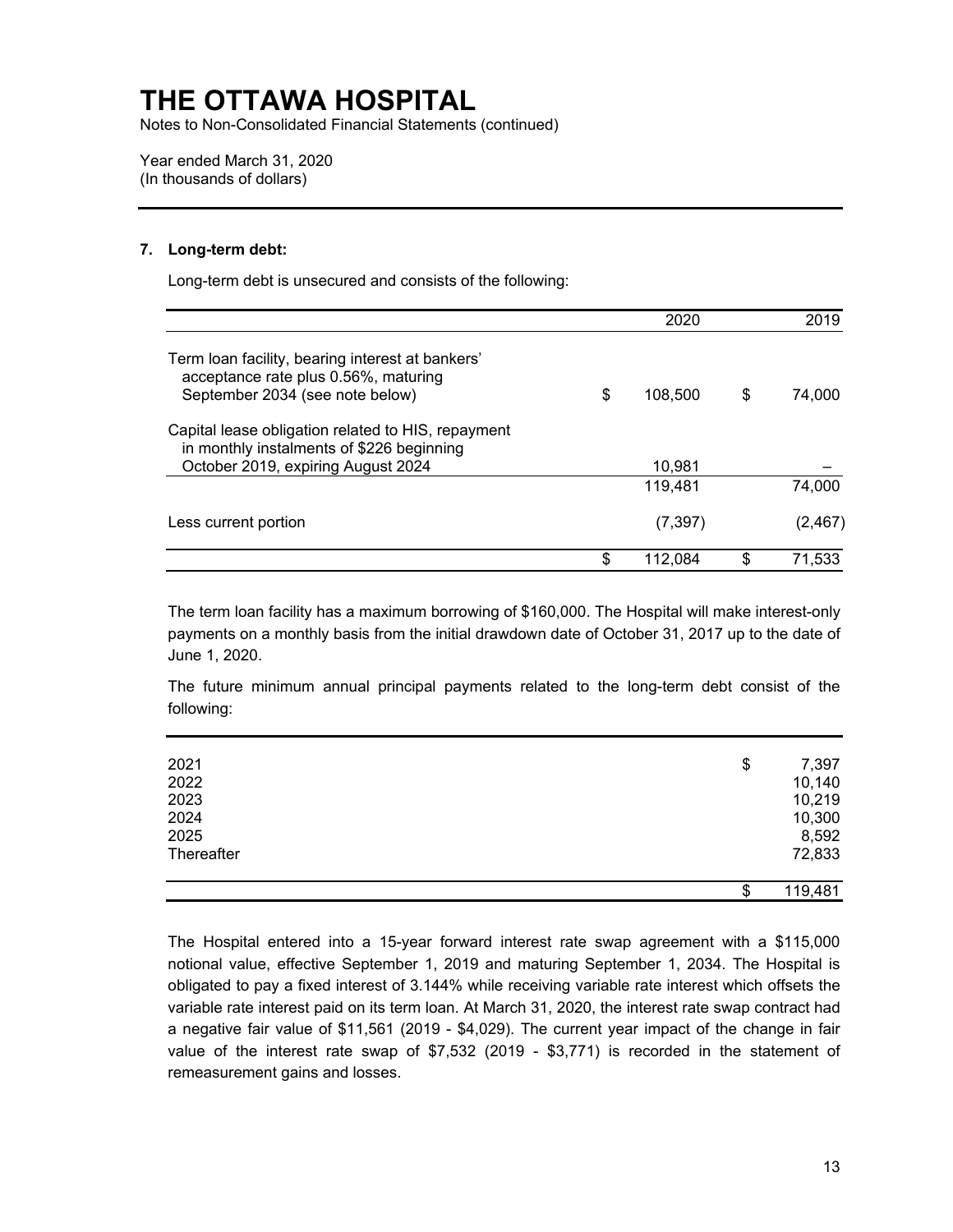Notes to Non-Consolidated Financial Statements (continued)

Year ended March 31, 2020 (In thousands of dollars)

#### **8. Employee future benefits:**

The Hospital offers a defined benefit plan which provides extended health care and dental insurance benefits to some of its employees and extends this coverage to the post-retirement period. The most recent actuarial valuation of employee future benefits was completed as at March 31, 2019.

At March 31, 2020 the Hospital's liability associated with the benefit plan is as follows:

|                                       | 2020         |   | 2019    |
|---------------------------------------|--------------|---|---------|
| Accrued benefit obligation            | \$<br>57.103 | S | 63.281  |
| Unamortized experience gains (losses) | 4.905        |   | (3,401) |
| Employee future benefit liability     | 62,008       | S | 59,880  |

The Hospital's defined benefit plan is not funded, resulting in a plan deficit equal to the accrued benefit obligation.

The significant actuarial assumptions adopted in estimating the Hospital's accrued benefit obligations are as follows:

|                                                       | 2020       | 2019       |
|-------------------------------------------------------|------------|------------|
|                                                       |            |            |
| Discount rate to determine accrued benefit obligation | 3.29%      | 3.18%      |
| Dental cost increases                                 | 3.50%      | 3.50%      |
| Extended healthcare cost escalations                  | 7.50%      | 7.50%      |
| Expected average remaining service life of employees  | 17.1 years | 17.6 years |

The employee future benefit liability change is comprised of:

|                                                                                                                                                                                  |    | 2020                             |   | 2019                             |
|----------------------------------------------------------------------------------------------------------------------------------------------------------------------------------|----|----------------------------------|---|----------------------------------|
| Current service cost<br>Interest on accrued benefit obligation during the year<br>Amortization of net experience losses<br>Benefit payments made by the Hospital during the year | \$ | 3,229<br>1,999<br>278<br>(3,378) | S | 3,320<br>2,071<br>279<br>(3,606) |
|                                                                                                                                                                                  | S  | 2.128                            |   | 2,064                            |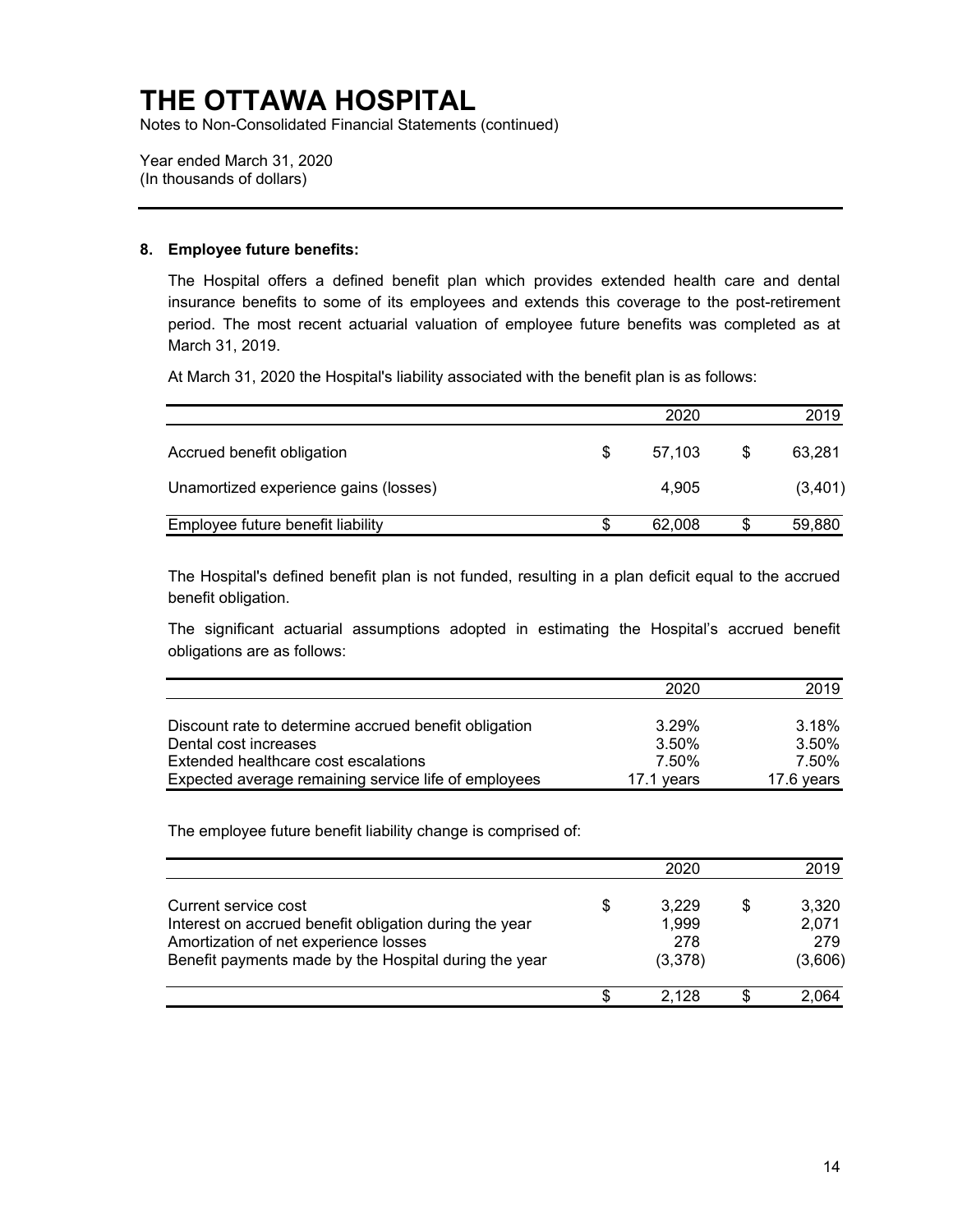Notes to Non-Consolidated Financial Statements (continued)

Year ended March 31, 2020 (In thousands of dollars)

#### **8. Employee future benefits (continued):**

Hospital of Ontario Pension Plan:

Substantially all of the employees of the Hospital are members of the Healthcare of Ontario Pension Plan (the "Plan"), which is a multi-employer defined benefit pension plan available to all eligible employees of the participating members of the Ontario Hospital Association. Contributions to the Plan made during the year by the Hospital on behalf of its employees amounted to \$52,984 (2019 - \$50,890) and are included in the non-consolidated statement of operations.

Pension expense is based on Plan management's best estimates, as determined in consultation with its actuaries, of the amount required to provide a high level of assurance that benefits will be fully represented by fund assets at retirement. The funding objective is for employer contributions to the Plan to remain a constant percentage of employees' contributions.

Variances between actuarial funding estimates and actual experience may be material and any differences are generally to be funded by the participating members. The most recent actuarial valuation of the Plan as at December 31, 2018 indicates the plan is fully funded.

#### **9. Deferred contributions related to capital assets:**

Deferred contributions related to capital assets represent the unamortized amount and unspent amount of donations and grants received for the purchase of capital assets. The amortization of capital contributions is recorded as revenue in the non-consolidated statement of operations.

The changes in the deferred balance for the year are as follows:

|                                                                                                                |    | 2020               |   | 2019              |
|----------------------------------------------------------------------------------------------------------------|----|--------------------|---|-------------------|
| Balance, beginning of year                                                                                     | S  | 409.717            | S | 406,807           |
| Add cash contributions received or receivable<br>during the year<br>Less amounts amortized for major equipment |    | 30,805<br>(9, 148) |   | 26,836<br>(8,641) |
| Less amounts amortized for buildings                                                                           |    | (15, 314)          |   | (15, 285)         |
| Balance, end of year                                                                                           | \$ | 416.060            | S | 409,717           |

The balance of unamortized and unspent capital contributions consists of the following:

|                                                                                       |   | 2020              |   | 2019              |
|---------------------------------------------------------------------------------------|---|-------------------|---|-------------------|
| Unamortized capital contributions (note 10)<br>Unspent capital contributions (note 3) | S | 351,357<br>64.703 | S | 345,901<br>63,816 |
|                                                                                       | S | 416.060           |   | 409,717           |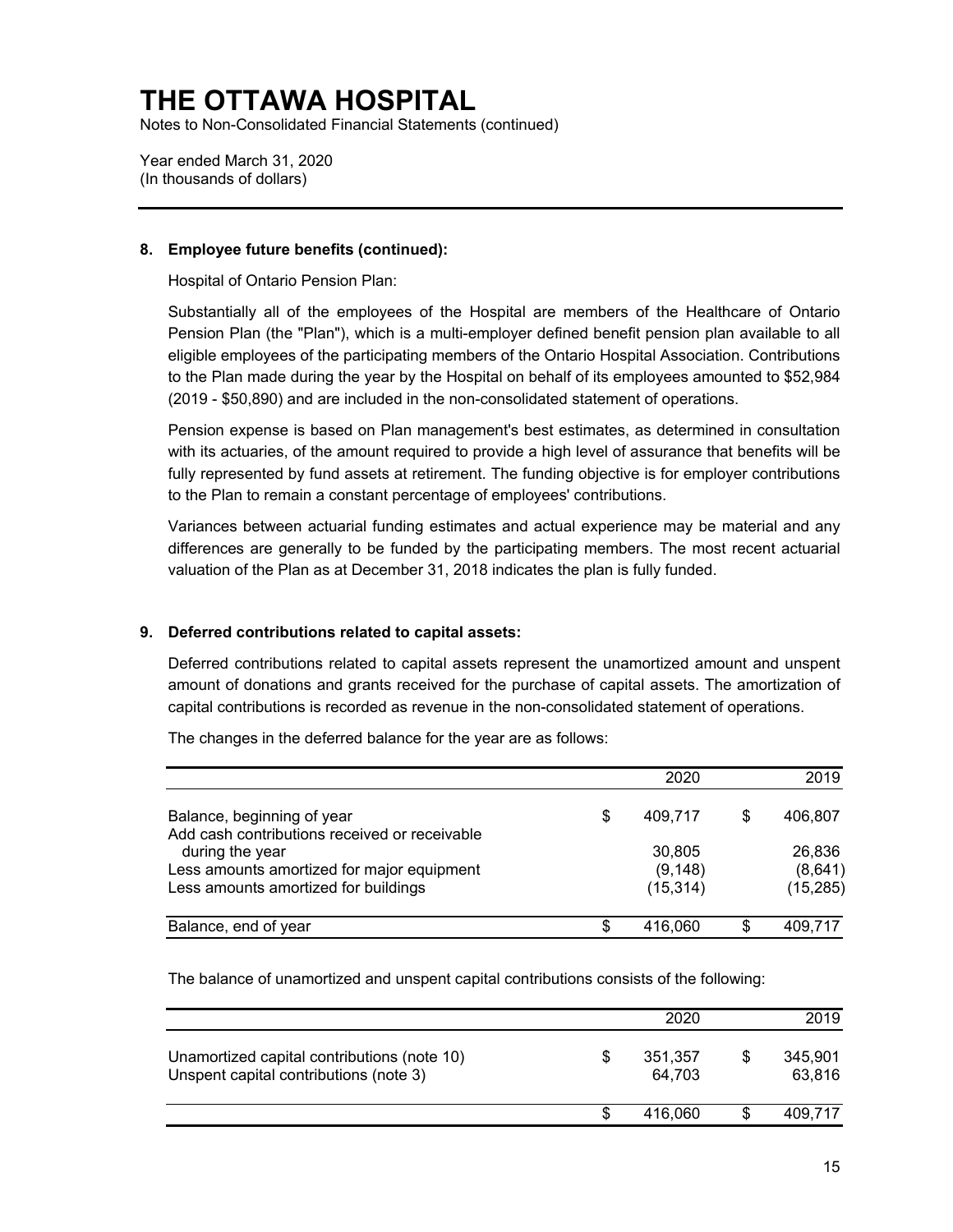Notes to Non-Consolidated Financial Statements (continued)

Year ended March 31, 2020 (In thousands of dollars)

#### **10. Investment in capital assets:**

(a) Investment in capital assets is calculated as follows:

|                                                                                     |   | 2020                     | 2019                   |
|-------------------------------------------------------------------------------------|---|--------------------------|------------------------|
| Capital assets<br>Amounts financed by:<br>Deferred contributions related to capital | S | 682.665                  | 642,102                |
| assets (note 9)<br>Long-term debt (note 7)                                          |   | (351, 357)<br>(119, 481) | (345, 901)<br>(74,000) |
|                                                                                     |   | 211,827                  | 222,201                |

(b) Net change in investment in capital assets is calculated as follows:

|                                                   | 2020         |   | 2019      |
|---------------------------------------------------|--------------|---|-----------|
| Purchase of capital assets                        | \$<br>99.428 | S | 99,969    |
| Amounts funded by deferred contributions          | (29, 918)    |   | (21, 114) |
| Amounts funded by long-term debt                  | (45, 481)    |   | (57,000)  |
| Loss on disposal of capital assets                | (138)        |   | (128)     |
| Amortization of deferred contributions related to |              |   |           |
| capital assets                                    | 24,462       |   | 23.926    |
| Amortization of capital assets                    | (58, 727)    |   | (54, 206) |
|                                                   | (10,374      |   | (8,553    |

#### **11. Net change in non-cash working capital:**

|                                          | 2020           | 2019     |
|------------------------------------------|----------------|----------|
| Short-term investments                   | \$<br>283      | \$<br>65 |
| Accounts receivable                      | (20, 912)      | 8,968    |
| Inventories                              | (1, 114)       | (2,090)  |
| Prepaid expenses                         | (2, 154)       | 2,825    |
| Accounts payable and accrued liabilities | 12,189         | 31,019   |
| Deferred contributions                   | 4.252          | 10,144   |
| Net change in non-cash working capital   | \$<br>(7, 456) | 50,931   |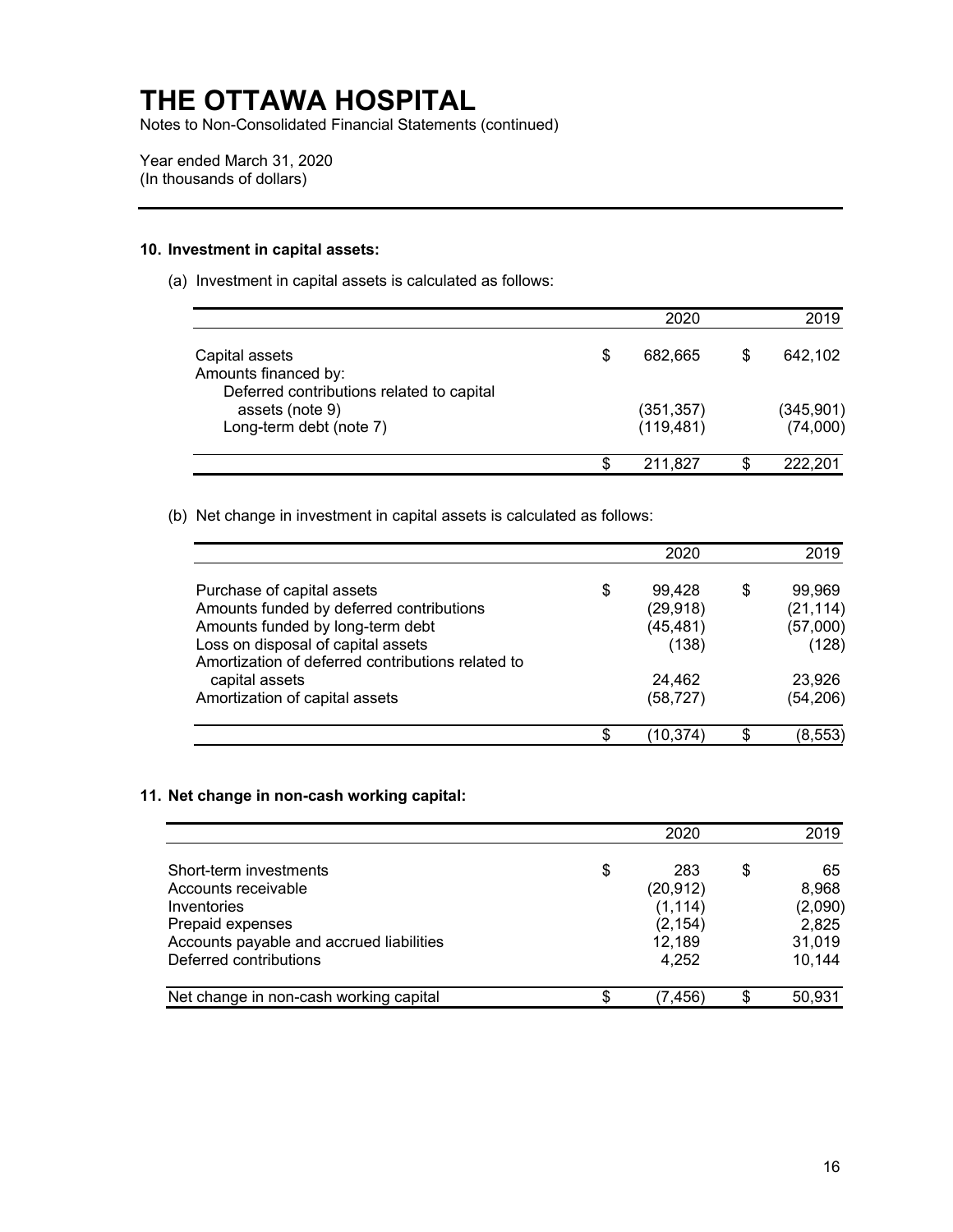Notes to Non-Consolidated Financial Statements (continued)

Year ended March 31, 2020 (In thousands of dollars)

#### **12. Financial instruments:**

*Establishing fair value:* 

The following classification system is used to describe the basis of the inputs used to measure the fair values of financial instruments in the fair value measurement category:

Level 1 – Unadjusted quoted market prices in active markets for identical assets or liabilities;

Level 2 – Observable or corroborated inputs, other than Level 1, such as quoted prices for similar assets or liabilities in inactive markets or market data for substantially the full term of the assets or liabilities; and

Level 3 – Unobservable inputs that are supported by little or no market activity and that are significant to the fair value of these assets and liabilities.

Cash, short-term investments, assets restricted for capital purchases and funds held in trust are Level 1 fair values and derivatives are Level 2 fair values.

#### *Risk management:*

The Hospital is exposed to various financial risks through its transactions and holdings in financial instruments. The impact of the COVID-19 pandemic on the Hospital's risks is disclosed in note 17.

#### *Credit risk:*

Credit risk relates to the potential that one party to a financial instrument will fail to discharge an obligation and incur a financial loss. The Hospital is exposed to credit risk on its accounts receivable as disclosed in note 2. Management believes its allowance for doubtful accounts is sufficient on its receivables from patients and has implemented collection recovery procedures to mitigate its credit risk.

#### *Liquidity risk:*

Liquidity risk is the risk the Hospital will not be able to meet its financial obligations when they come due. The Hospital manages its liquidity risk by forecasting cash flows from operations and anticipating investing and financing activities and maintaining credit facilities to ensure it has sufficient available funds to meet current and foreseeable financial requirements.

#### *Market risk:*

Market risk is the risk that the fair value or future cash flows of a financial instrument will fluctuate as a result of market factors. Market factors include three types of risk: interest rate risk, currency risk and other price risk.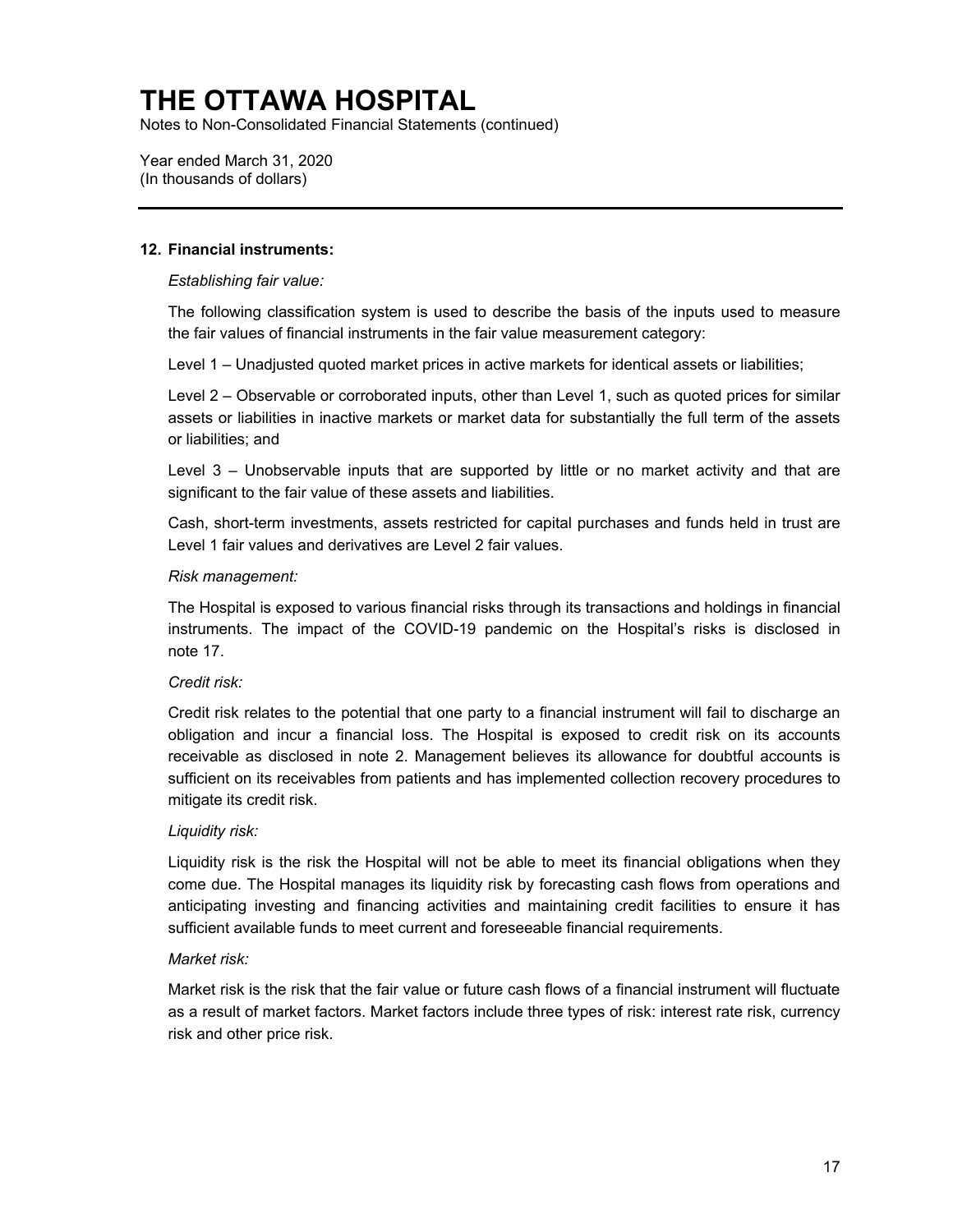Notes to Non-Consolidated Financial Statements (continued)

Year ended March 31, 2020 (In thousands of dollars)

#### **12. Financial instruments (continued):**

*Interest rate risk:* 

The Hospital is exposed to interest rate risk with respect to its long-term debt as the interest rate is linked to the bankers' acceptance rate. The Hospital entered into a forward fixed interest rate swap contract to mitigate the interest rate risk on the long-term debt (note 7).

The Hospital believes it is not subject to significant foreign currency or other price risks arising from its financial instruments.

There have been no significant changes from the previous year in the exposure to risk on policies, procedures and methods used to measure credit risk.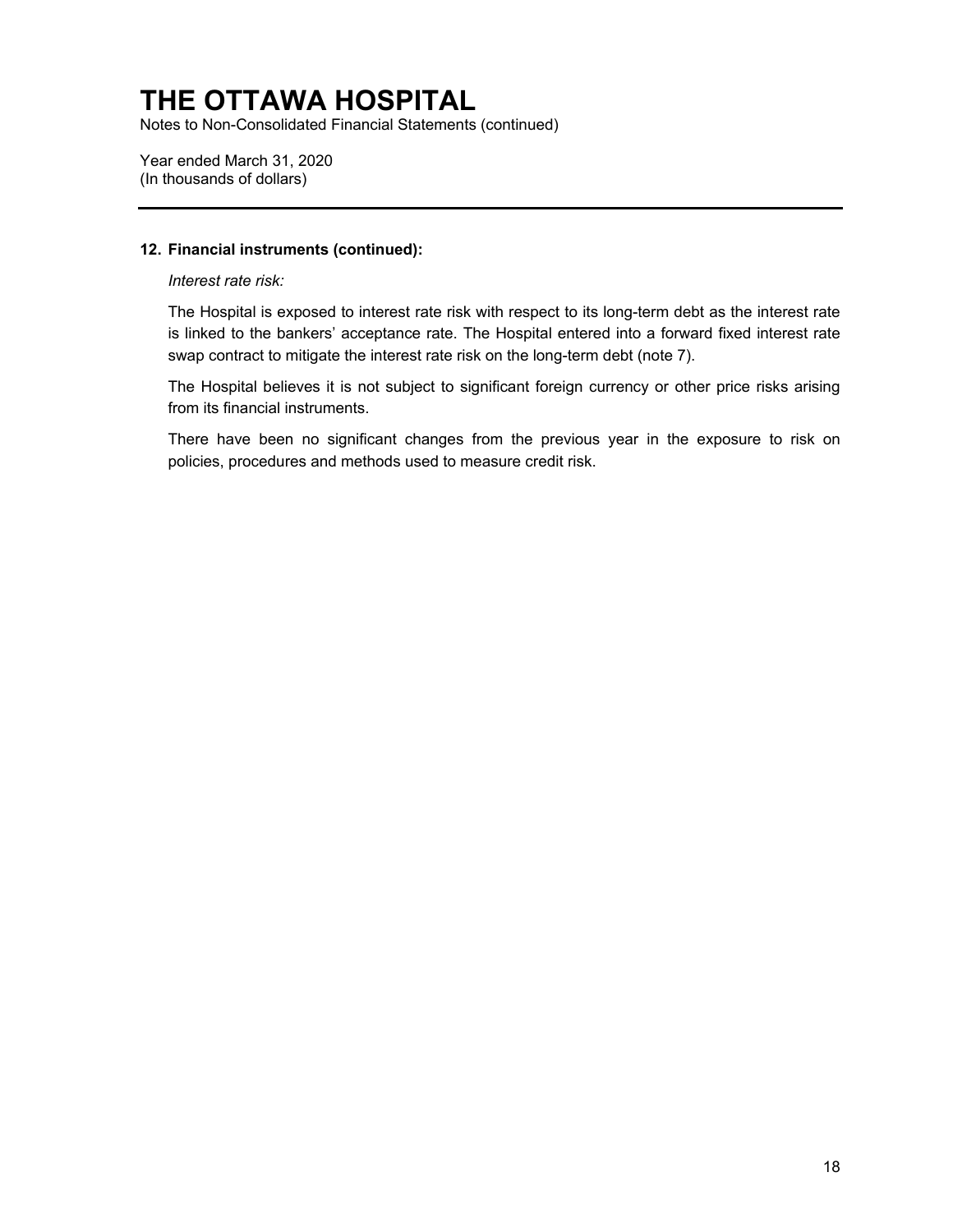Notes to Non-Consolidated Financial Statements (continued)

Year ended March 31, 2020 (In thousands of dollars)

#### **13. Related entities:**

(a) University of Ottawa Heart Institute:

The Hospital exercises control over the University of Ottawa Heart Institute, a tax-exempt charity, incorporated under the laws of Ontario. The University of Ottawa Heart Institute provides cardiac services to the patients of the Hospital. Pursuant to the Public Hospitals Act, the Hospital is ultimately responsible for the health care of patients and, all patients at the University of Ottawa Heart Institute are acknowledged to be patients of the Hospital.

The business relationship between the Hospital and the University of Ottawa Heart Institute is governed by a service agreement pursuant to which clinical and administrative support is provided at fair market value, and premises are provided at no charge by the Hospital.

The intent of the service agreement is that any deficit incurred by either party shall be managed by the party incurring the deficit. The University of Ottawa Heart Institute has an accumulated unrestricted net asset surplus of \$5,368 at March 31, 2020 (2019 – deficiency of \$11,920). As at March 31, 2020, the Hospital had a receivable from the University of Ottawa Heart Institute amounting to \$5,535 (2019 - \$4,683), bearing interest at prime. This receivable has no fixed terms of repayment.

The summarized assets, liabilities and results of operations for the University of Ottawa Heart Institute are as follows:

|                                                                                   |    | 2020                           | 2019                               |
|-----------------------------------------------------------------------------------|----|--------------------------------|------------------------------------|
| Financial position:<br><b>Total assets</b>                                        | \$ | 268,318                        | \$<br>279,119                      |
|                                                                                   |    |                                |                                    |
| <b>Total liabilities</b><br>Net assets                                            | \$ | 265,693<br>2,625               | \$<br>276,547<br>2,572             |
|                                                                                   | \$ | 268,318                        | \$<br>279,119                      |
| Results of operations:<br><b>Total revenue</b><br>Total expenses                  | \$ | 214,175<br>214,122             | \$<br>201,585<br>201,521           |
| Excess of revenue over expenses                                                   | \$ | 53                             | \$<br>64                           |
| Cash flows:<br>Operating activities<br>Financing activities<br>Capital activities | \$ | (3,007)<br>38,100<br>(26, 282) | \$<br>8,026<br>11,005<br>(18, 304) |
| Net cash flows                                                                    | \$ | 8,811                          | \$<br>727                          |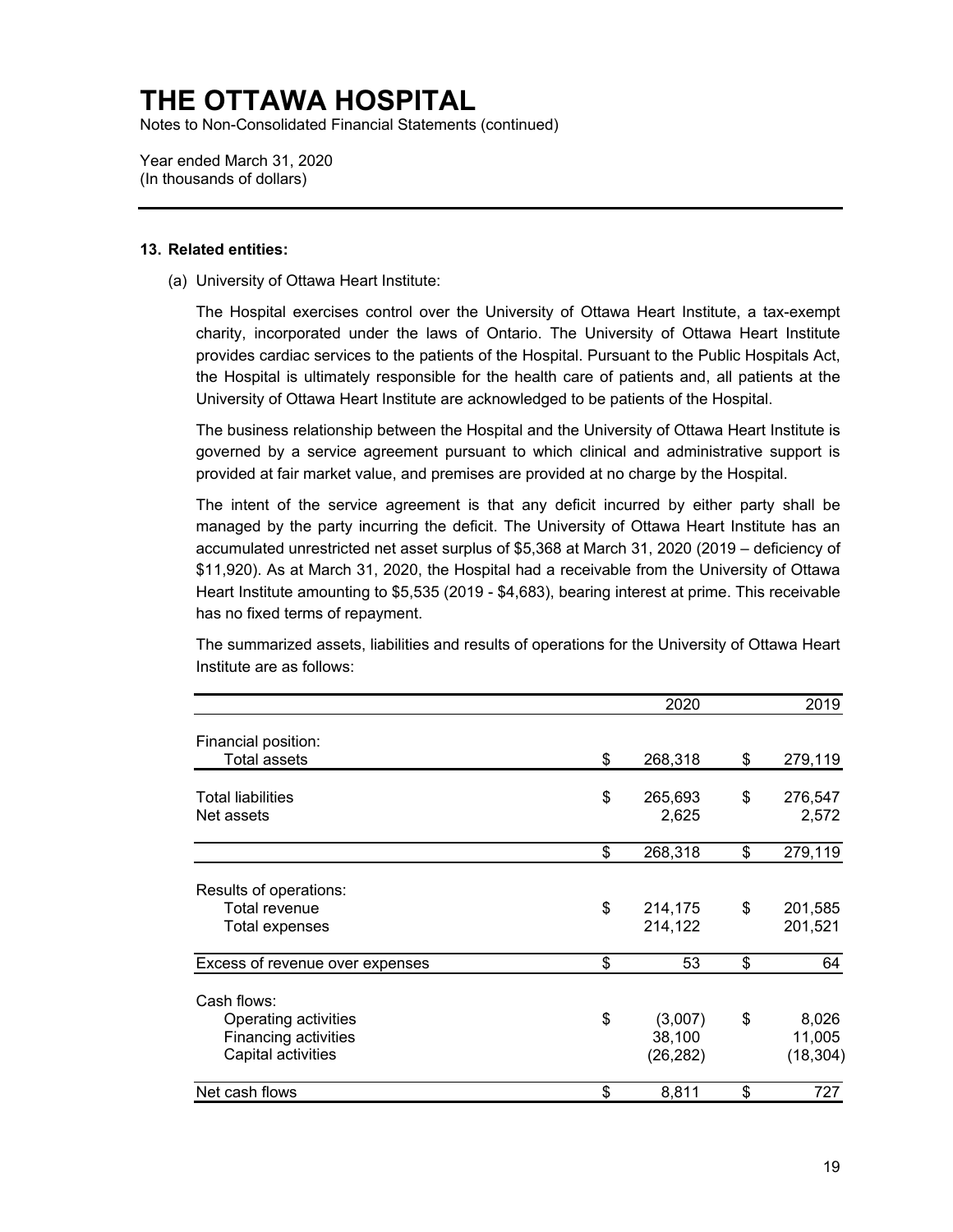Notes to Non-Consolidated Financial Statements (continued)

Year ended March 31, 2020 (In thousands of dollars)

#### **13. Related entities (continued):**

(b) The Ottawa Hospital Residence Corporation:

The Hospital exercises control over The Ottawa Hospital Residence Corporation (the "Corporation"), a tax-exempt entity without share capital incorporated under the laws of Ontario. The Corporation provides accommodation to interns and family of patients of the Hospital, parking facilities to patients and staff of the Hospital and manages other business activities.

During the year, the Hospital received \$1,100 (2019 - \$1,745) from the Corporation. As at March 31, 2020, the Hospital had a payable to the Corporation, amounting to \$236 (2019 - \$296), this amount is subject to an interest rate of prime minus 1.75%, is due on demand and has no fixed terms of repayment.

The summarized assets, liabilities and results of operations for the Corporation for the year ended December 31 are as follows:

|                                              | 2019                 | 2018                 |
|----------------------------------------------|----------------------|----------------------|
| Financial position:<br><b>Total assets</b>   | \$<br>2,518          | \$<br>3,350          |
|                                              |                      |                      |
| <b>Total liabilities</b><br>Net assets       | \$<br>1,181<br>1,337 | \$<br>2,087<br>1,263 |
|                                              | \$<br>2,518          | \$<br>3,350          |
| Results of operations:                       |                      |                      |
| Total revenue<br>Total expenses              | \$<br>2,405<br>1,232 | \$<br>2,224<br>1,395 |
| Excess of revenue over expenses              | \$<br>1,173          | \$<br>829            |
| Cash flows:                                  |                      |                      |
| Operating activities<br>Investing activities | \$<br>(849)<br>(148) | \$<br>35<br>(13)     |
| Net cash flows                               | \$<br>997'           | \$<br>22             |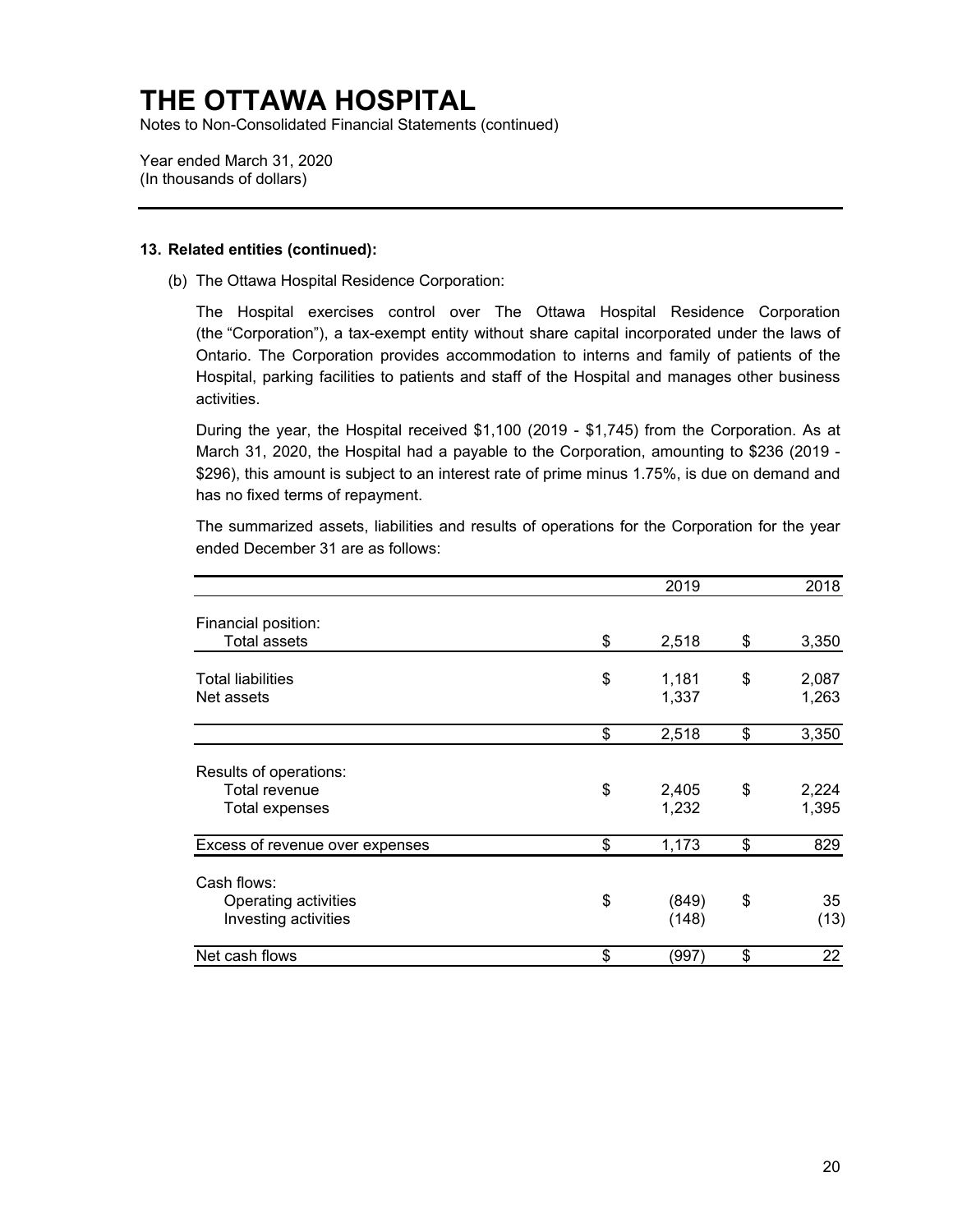Notes to Non-Consolidated Financial Statements (continued)

Year ended March 31, 2020 (In thousands of dollars)

#### **13. Related entities (continued):**

(c) The Ottawa Hospital Foundation:

The Hospital has an economic interest in The Ottawa Hospital Foundation (the "Foundation"), a tax-exempt entity without share capital incorporated under the laws of Ontario. The Foundation was established to raise, receive, maintain and manage funds to be distributed towards various programs and capital projects of the Hospital.

 recorded by the Hospital at no value. Prior to January 1, 2020, the Hospital provided the During the year, the Hospital received \$11,176 (2019 - \$5,099) from the Foundation. As at March 31, 2020, the Hospital had a capital grant receivable from the Foundation amounting to \$2,001 (2019 - \$1,956), an endowment and funds in trust receivable of \$666 (2019 - \$682) and \$960 (2019 - \$387) related to other operating expenses paid by the Hospital on behalf of the Foundation. In addition, the Foundation donated gifts-in-kind to the Hospital, which were Foundation with office premises without charge. Beginning January 1, 2020, The Hospital leased space to the Foundation at a total annual cost of \$62.

(d) Ottawa Hospital Research Institute:

The Hospital has an economic interest in the Ottawa Hospital Research Institute (the "Institute"). The Institute carries on and exclusively promotes scientific research and experimental development for the benefit of the general public. The Institute is a tax-exempt entity incorporated under the laws of Ontario.

As at March 31, 2020, the Hospital had an operational payable to the Institute amounting to \$478 (2019 - \$862). During the year, the Hospital provided \$7,506 (2019 - \$7,336) of base funding in support of resources to the Institute, and \$Nil (2019 - \$1,000) to be used to address financial challenges in the current or future fiscal years. The Hospital also provided \$170 (2019 - \$230) for specific operating expenditures to the Institute. These amounts are recorded in supplies and other operating expenses on the non-consolidated statement of operations.

(e) Eastern Ontario Regional Laboratory Association Inc.:

The Hospital is a founding member of Eastern Ontario Regional Laboratory Association Inc. ("EORLA"). EORLA was established to provide specialized laboratory services to the sixteenmember hospitals on a cost of service basis.

At March 31, 2020, the Hospital had an economic interest of \$2,074 (2019 - \$2,013) of total net assets of \$3,578 (2019 - \$3,452). The Hospital also has a capital grant receivable from EORLA in the amount of \$5,494 (2019 - \$5,494) relating to construction of a regional laboratory and investments in capital equipment. The Hospital also had an operational receivable of \$6,197 (2019 - \$4,963) at year end.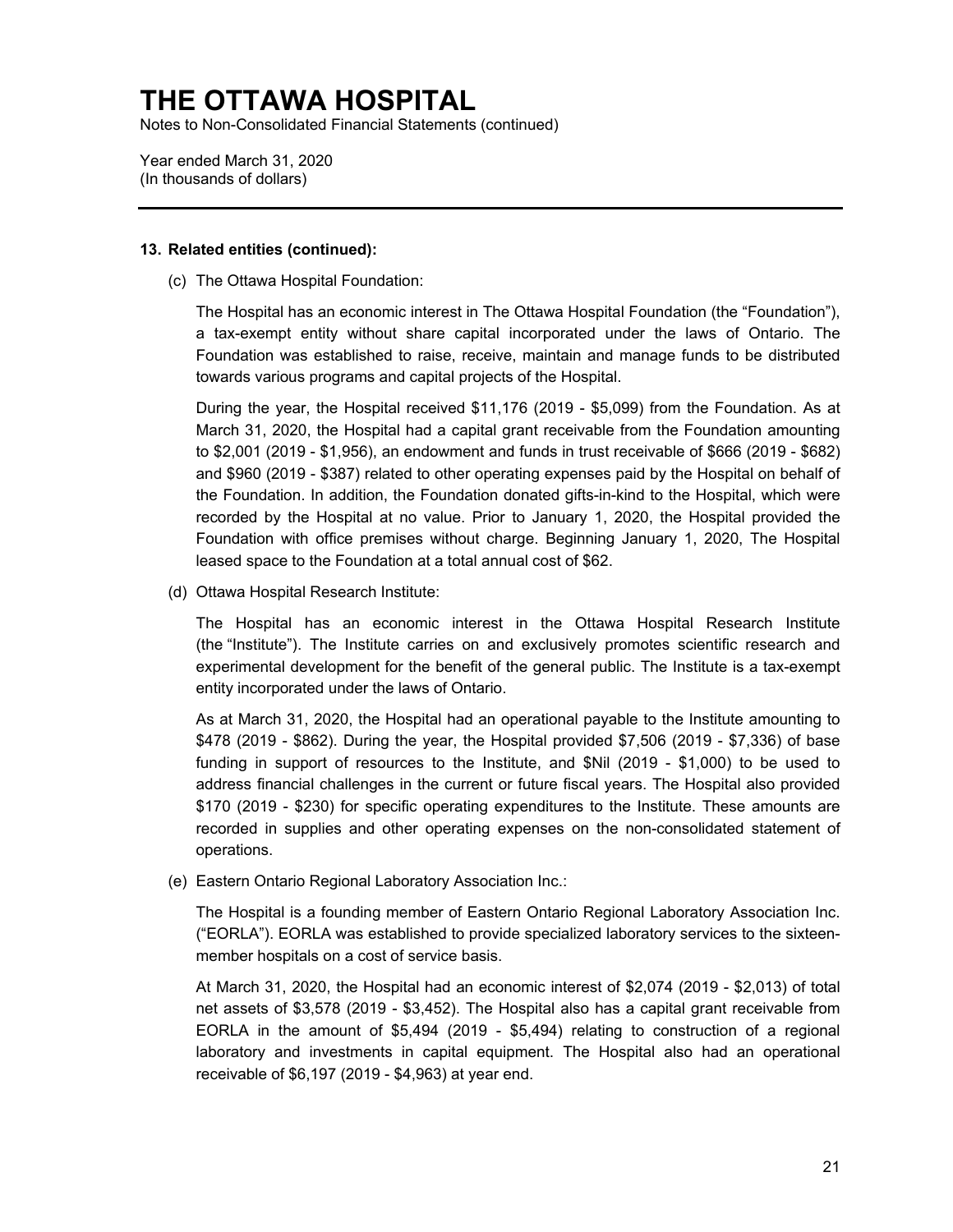Notes to Non-Consolidated Financial Statements (continued)

Year ended March 31, 2020 (In thousands of dollars)

#### **13. Related entities (continued):**

(f) Auxiliaries and Association:

The Hospital has an economic interest in the Ottawa Civic Hospital Auxiliary, the Riverside Hospital Auxiliary and the Friends of the Ottawa General Hospital (the "Auxiliaries") and the Rehabilitation Centre Volunteer Association (the "Association"). The object of the Auxiliaries and the Association is to raise and receive funds to be distributed towards various programs and capital projects of the Hospital and its related Foundations. The Auxiliaries and the Association are tax-exempt entities. The Auxiliaries were created under the laws of Ontario.

(g) Ottawa Regional Hospital Linen Services Incorporated:

The Hospital is a founding member of the Ottawa Regional Hospital Linen Services Incorporated ("ORHLS"). ORHLS was established to provide laundry services to member hospitals on a cost of service basis.

At March 31, 2020, the Hospital had an economic interest of \$6,095 (2019 - \$7,465) of total net assets of \$10,372 (2019 - \$13,016).

For the year ended March 31, 2020, the Hospital provided \$6,800 (2019 - \$7,374) to ORHLS for linen services. These amounts have been included in supplies and other operating expenses on the non-consolidated statement of operations.

(h) Ottawa Hospitals Food Association (formerly Healthcare Food Services Inc.)

The Hospital was a founding member of Healthcare Food Services Inc. ("HFS"). HFS was established to provide food services to member hospitals on a cost of service basis.

For the year ended March 31, 2020, the Hospital provided \$334 (2019 - \$1,519) to HFS for food services. These amounts have been included in supplies and other on the consolidated statement of operations.

On May 13, 2019, the Board of Directors of HFS finalized the sale of substantially all of the assets of HFS to a third party purchaser. As unanimously agreed upon by the Member Hospitals and the Board of Directors of HFS, the net proceeds of the HFS sale will be distributed to each of the member Hospital's respective Foundations. Effective the date of sale, HFS changed its operating name to Ottawa Hospitals Food Association ("OHFA").

On November 8, 2019, The Board Directors of OHFA approved a motion to distribute \$10,000 to the member hospital Foundation's based on their share. The Ottawa Hospital Foundation share of the distribution is 54.94%, and the Foundation received a donation of \$5,495 in March 2020. The Ottawa Hospital Foundation distributed this donation as a grant to the Hospital in March 2020.

At March 31, 2020, the Hospital had an economic interest of \$3,032 in OHFA (2019 - \$5,035 in HFS) of total net assets of \$5,517 (2019 - \$8,722).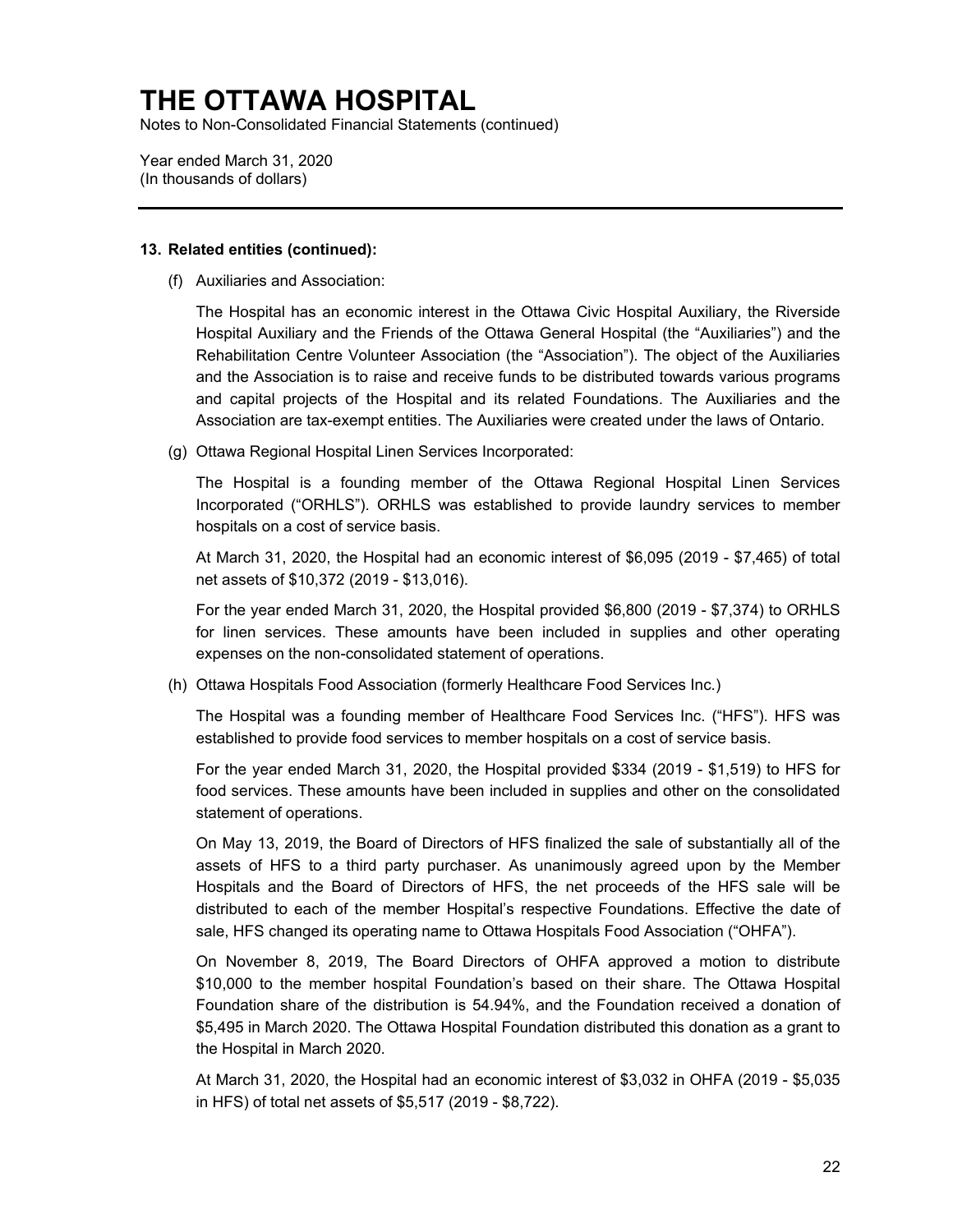Notes to Non-Consolidated Financial Statements (continued)

Year ended March 31, 2020 (In thousands of dollars)

#### **13. Related entities (continued):**

(i) Champlain Health Supply Services:

The Hospital is a founding member of Champlain Health Supply Services ("CHSS"). CHSS was established to implement shared service collaboration for the hospitals in the Champlain Region that will integrate the operations of sourcing, procurement and logistics across the region.

As at March 31, 2020, the Hospital had a payable of \$41 (2019 - \$45) to CHSS relating to expenses paid by CHSS on behalf of the Hospital. These amounts are recorded in supplies and other operating expenses on the non-consolidated statement of operations.

(j) University of Ottawa Heart Institute related parties:

By virtue of its interest in the University of Ottawa Heart Institute, The Ottawa Hospital is related to the following entities as described below.

(i) Ottawa Heart Institute Research Corporation:

The Ottawa Heart Institute Research Corporation ("OHIRC") is incorporated without share capital under the Canada Not-for-Profit Corporations Act.

The purpose of the OHIRC is to conduct, acquire, solicit or receive research money to operate and maintain laboratories and a research facility. The OHIRC is a registered charity and, as such, is exempt from income taxes under subsection  $149(1)(l)$  of the Income Tax Act (Canada). In addition, the OHIRC is classified as a non-profit corporation for scientific research and experimental development as defined in subsection 149(1)(l) of the Income Tax Act (Canada).

The University of Ottawa Heart Institute has an economic interest in the OHIRC. During the period, the University of Ottawa Heart Institute provided \$5,613 (2019 - \$4,520) of base funding in support of research to the OHIRC.

(ii) University of Ottawa Heart Institute Foundation:

The University of Ottawa Heart Institute Foundation ("UOHIF") is incorporated without share capital under the Canada Not-for-Profit Corporations Act. UOHIF coordinates and promotes fundraising and endowment activities to support and fund research, patient care, education and other activities concerning cardiovascular health at the University of Ottawa Heart Institute and the OHIRC. UOHIF is a registered charity and, as such, is exempt from income taxes under subsection 149(1)(l) of the Income Tax Act (Canada).

 The University of Ottawa Heart Institute has an economic interest in UOHIF as UOHIF holds resources that are used to benefit the University of Ottawa Heart Institute. During the period, the University of Ottawa Heart Institute recorded \$17,762 (2019 - \$8,151) of funding received from UOHIF to support clinical programs, equipment purchases, and capital programs.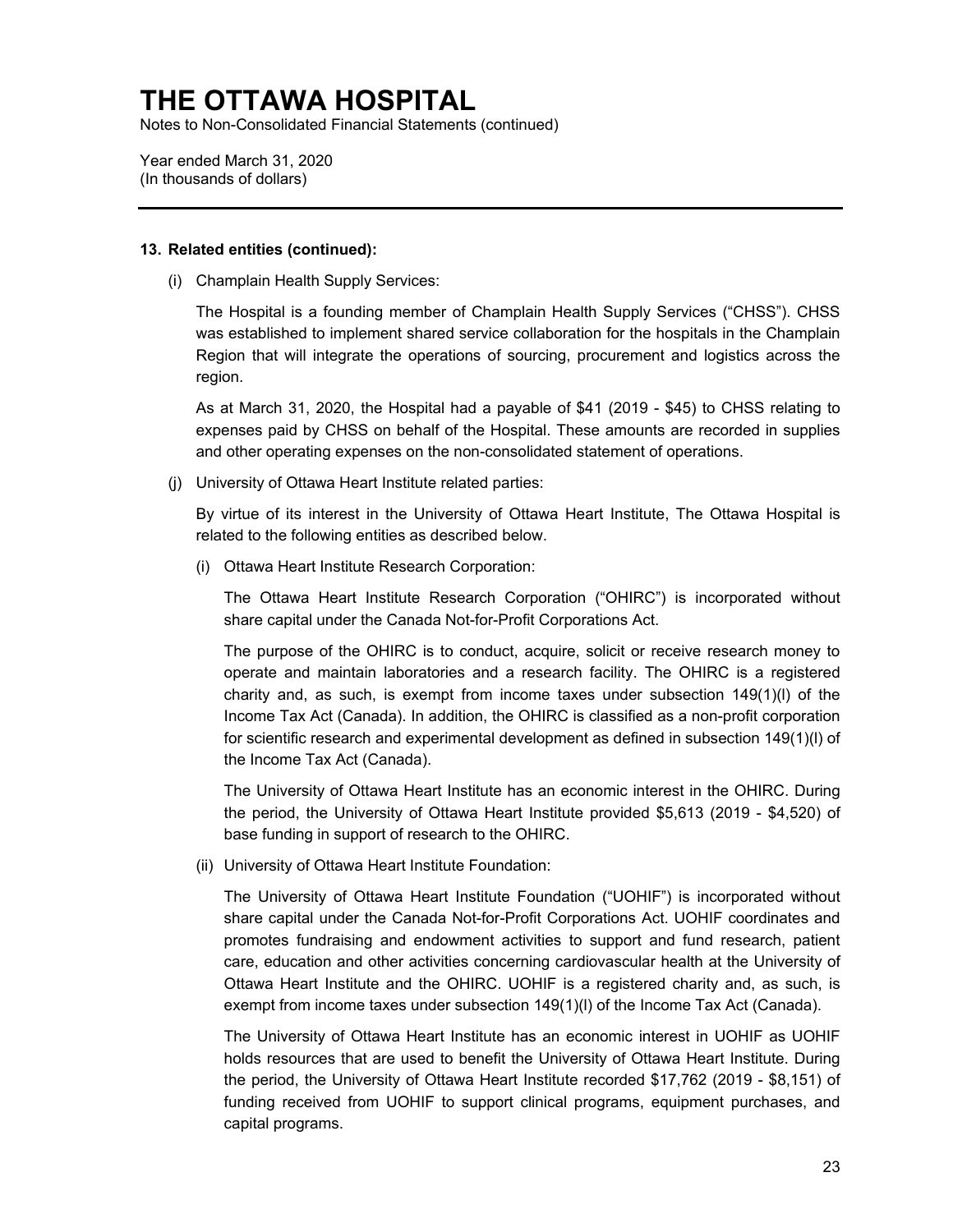Notes to Non-Consolidated Financial Statements (continued)

Year ended March 31, 2020 (In thousands of dollars)

#### **13. Related entities (continued):**

- (j) University of Ottawa Heart Institute related parties (continued):
	- (ii) University of Ottawa Heart Institute Foundation:

The University of Ottawa Heart Institute has guaranteed, in the form of a second ranking security in all of its personal property, a credit facility the UOHIF has entered into with its corporate banker to provide up to \$20,000 in borrowing subject to the Foundation's cash flow requirements.

(iii) Alumni and Auxiliary:

The University of Ottawa Heart Institute is also related to the Ottawa Heart Institute Alumni Association (the "Alumni") and the Heart Institute Auxiliary (the "Auxiliary"). The object of the Auxiliary and the Alumni is to raise and receive funds to be distributed towards various programs and capital projects of the University of Ottawa Heart Institute, the OHIRC and the UOHIF. The Auxiliary and Alumni are tax-exempt entities created under the laws of Ontario.

These related party transactions are considered to be in the normal course of operations and are measured at the exchange amount.

#### **14. Commitments, contingencies and guarantees:**

- (a) The nature of the Hospital's activities is such that there is usually litigation pending or in process at any time. With respect to claims at March 31, 2020, management believes the Hospital has valid defenses and appropriate insurance coverage in place. In the event any claims are successful, management believes that such claims are not expected to have a material effect on the Hospital's financial position.
- (b) A group of hospitals, including the Hospital, have formed the Healthcare Insurance Reciprocal of Canada ("HIROC"). HIROC is registered as a Reciprocal pursuant to provincial Insurance Acts which permit persons to exchange with other persons reciprocal contracts of indemnity insurance. HIROC facilitates the provision of liability insurance coverage to health care organizations in the provinces and territories where it is licensed. Subscribers pay annual premiums, which are actuarially determined, and are subject to assessment for losses in excess of such premiums, if any, experienced by the group of subscribers for the year in which they were a subscriber. No such assessments were required during the year ended March 31, 2020.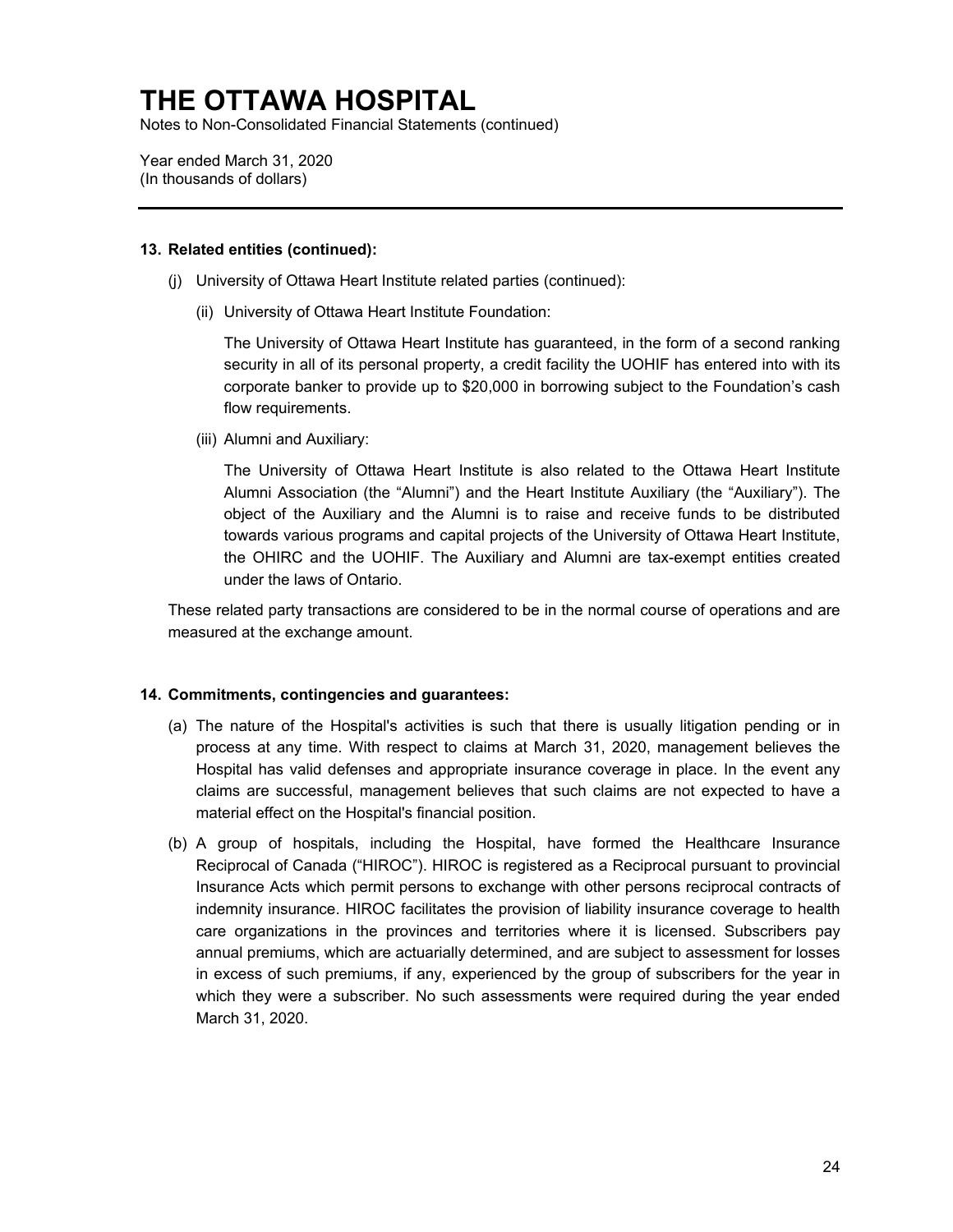Notes to Non-Consolidated Financial Statements (continued)

Year ended March 31, 2020 (In thousands of dollars)

#### **14. Commitments, contingencies and guarantees (continued):**

(c) As a result of the sale of HFS on May 13, 2019, all outstanding debt has been settled, resulting in the Hospital no longer having a guarantee with respect to HFS or OHFA. At March 31, 2020, OHFA had \$Nil (2019 - \$2,615) outstanding on an available line of credit of \$2,030 (2019 - \$4,615).

As part of the closing conditions, the Hospital has committed to continue to purchase food products from the acquirer through an agreed upon supply agreement for three years ending May 2022.

- (d) To the extent permitted by law, the Hospital indemnifies present and former directors and officers against certain claims that may be made against them as a result of their service as directors or officers. The Hospital purchases directors' and officers' liability insurance that may be available in certain instances. The nature and likelihood of these arrangements preclude the Hospital from making a reasonable estimate of the maximum potential amount the Hospital could be required to pay to counterparties. The Hospital believes the likelihood that it will incur significant liability under these arrangements is remote and accordingly, no amount has been recorded in the non-consolidated financial statements for these guarantees.
- (e) At March 31, 2020, the Hospital has an environmentally contaminated site and has not recorded a liability for remediation costs as the probability and the measurement of such costs are indeterminable at this time.
- (f) At March 31, 2020, the Hospital has construction-in-progress recorded in capital assets of \$20,512 (2019 - \$11,300) and health information system in development of \$Nil (2019 - \$65,312). The cost to complete the construction-in-progress is estimated at \$21,829 (2019 - \$23,012) and the health information system at \$Nil (2019 - \$65,331) as the project was completed during the fiscal year 2020.
- (g) The Hospital is a member of the Ottawa Health Sciences Centre Inc. ("OHSC"). The OHSC was established to provide oversight and direction for the maintenance of the lands where The Ottawa Hospital, Children's Hospital of Eastern Ontario, University of Ottawa and The Ottawa Children's Treatment Centre are located.

As a member of the OHSC, the Hospital is party to a Thermal Energy Agreement (TEA) with Trans/Alta Corporation for the purchase of thermal energy for heating and humidifying the Hospital. In 2009, the TEA was re-negotiated and resulted in a ten-year extension of its term from January 1, 2013 to January 1, 2023.

(h) The Hospital, in conjunction with the Ministry of Health, has undertaken a major capital redevelopment project to build a new campus for the Ottawa Hospital. The new campus will enable the Hospital to offer a state-of-the-art medical and research facility to meet the growing healthcare needs of the people of Ottawa and the surrounding communities. The Hospital is currently in the proposal and master plan stage of the project.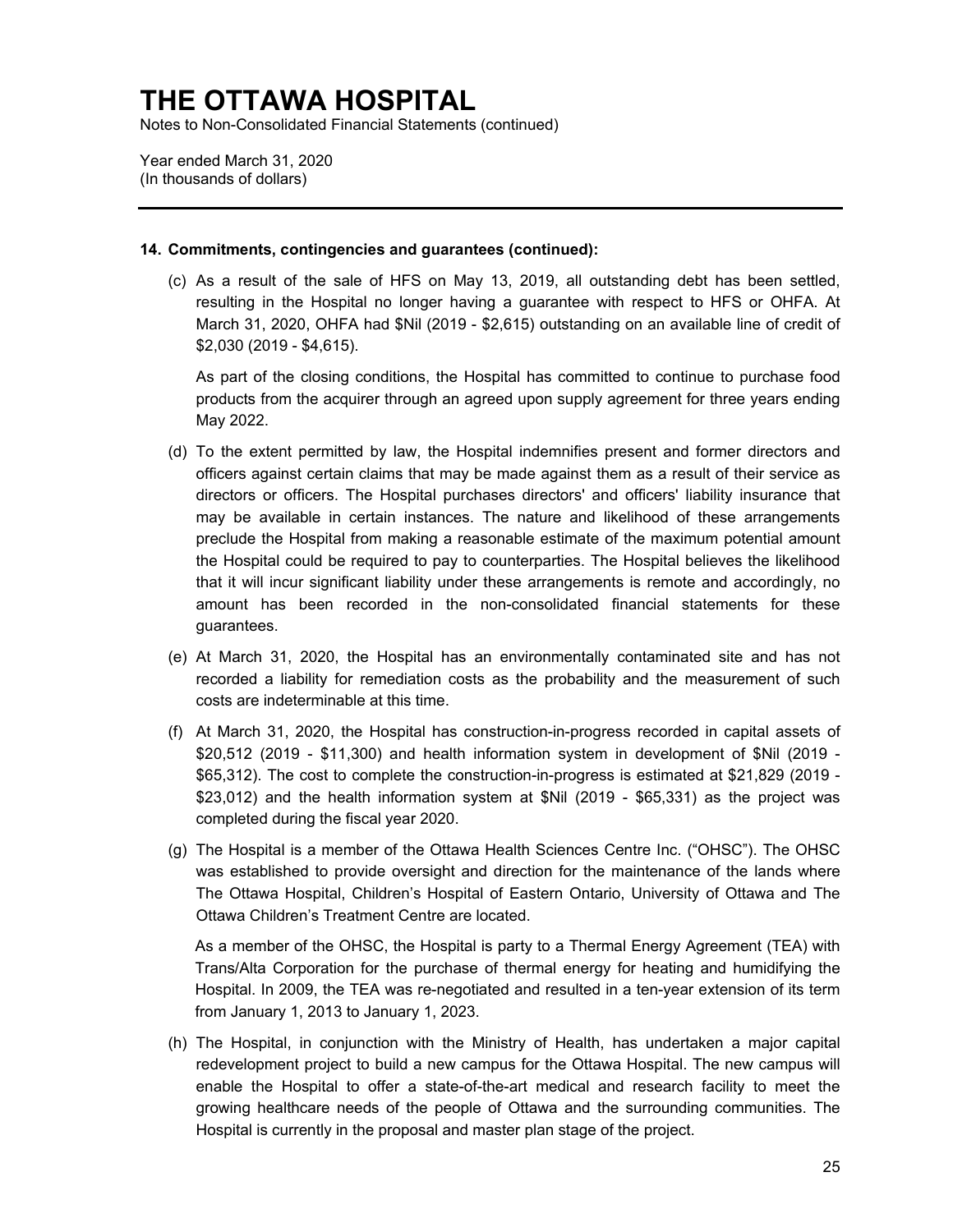Notes to Non-Consolidated Financial Statements (continued)

Year ended March 31, 2020 (In thousands of dollars)

#### **14. Commitments, contingencies and guarantees (continued):**

(i) The Hospital has operating lease agreements with future minimum annual payments as follows:

| 2021       | \$<br>4,783 |
|------------|-------------|
| 2022       | 4,465       |
| 2023       | 3,395       |
| 2024       | 2,764       |
| 2025       | 2,368       |
| Thereafter | 1,363       |

#### **15. ConnectingOntario Northern and Eastern Region Program:**

On November 20, 2014, the Hospital entered into an Implementation Transfer Payment Agreement (the "TPA") with e-Health Ontario to help establish a region-wide governance and collaborative delivery model, known as the ConnectingOntario Northern and Eastern Region ("NER") program (formerly known as the Connecting Northern & Eastern Ontario ("cNEO") program).

The NER program was completed on March 31, 2019 and as a result, the NER program revenue and expenses of \$Nil were recognized in 2020 (2019 - \$3,730). As at March 31, 2020 the Hospital had accounts receivable of \$Nil (2019 - \$108) for funds advanced to service delivery partners but not yet spent on the NER program.

#### **16. Comparative information:**

Certain 2019 comparative information has been reclassified to conform with non-consolidated financial statement presentation adopted for 2020.

#### **17. Impact of Coronavirus COVID-19 pandemic:**

On March 11, 2020, the World Health Organization declared the Coronavirus COVID-19 (COVID-19) outbreak a pandemic which resulted in a series of public health and emergency measures that have been put in place.

As a result of the Hospital's COVID-19 response, the Hospital experienced a change in demand for its services and worked diligently to mitigate the financial impacts while carrying out its response to the impacts of COVID-19.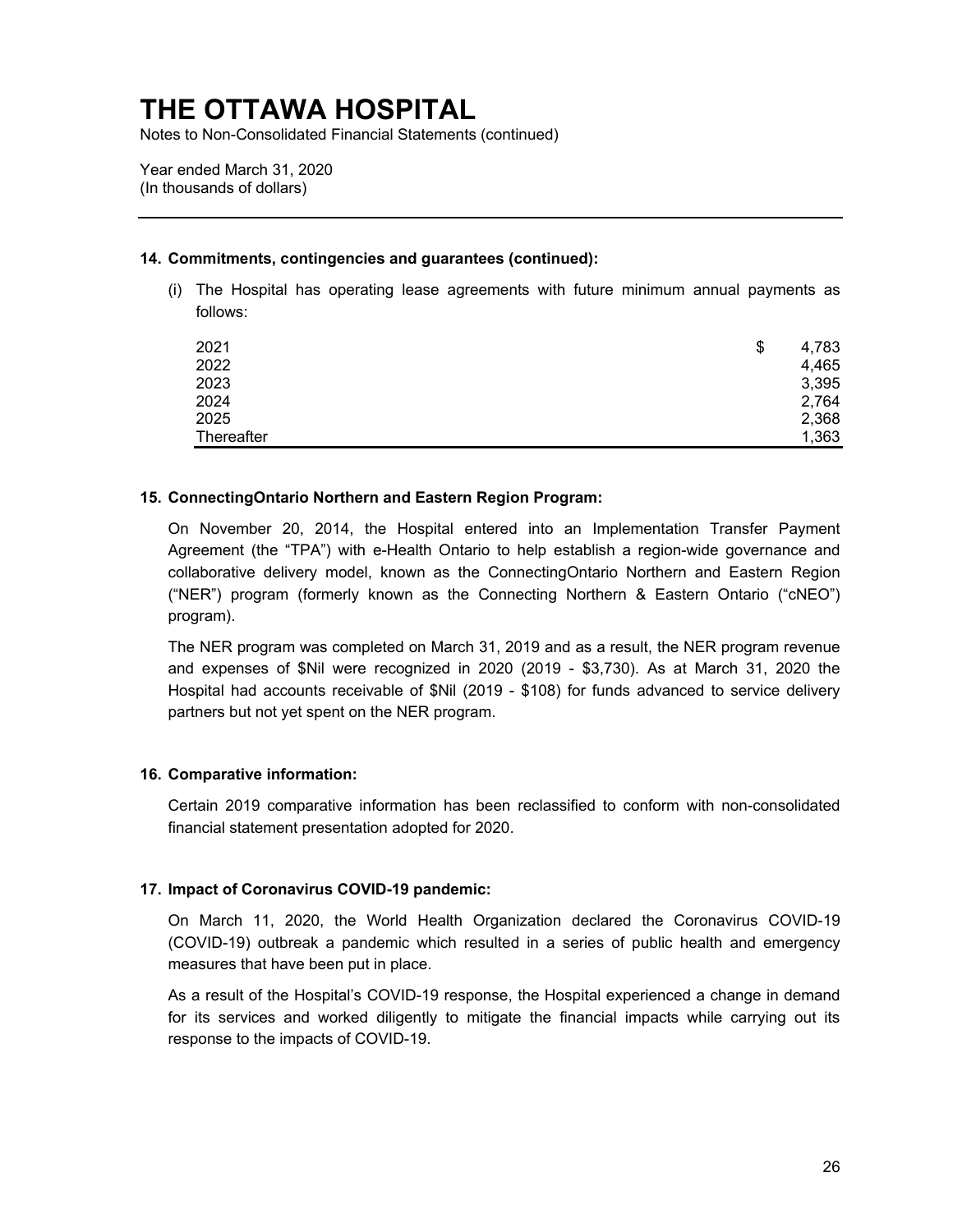Notes to Non-Consolidated Financial Statements (continued)

Year ended March 31, 2020 (In thousands of dollars)

#### **17. Impact of Coronavirus COVID-19 Pandemic (continued):**

*a) Current year transactions:* 

For the year ended March 31, 2020, the Ministry of Health of Ontario allowed Ontario Hospitals to redirect unused amounts from certain funded programs towards COVID-related expenses. In the year, the Hospital incurred COVID-related incremental expenses. These amounts have been recorded in various expense captions in the statement of operations as determined by the nature of the expense. Accounts receivable balances as at March 31, 2020 include \$3,957 due from the Ministry of Health of Ontario, specifically related to COVID-19 purchases.

*b) Subsequent events related to COVID-19:* 

The Ministry has also committed to providing additional funding to Ontario Hospitals for COVID-related operating and capital costs in the subsequent period. At the date of approval of these financial statements, the amount, timing and eligibility criteria for this funding is not known. As such, an estimate of the financial effect of this funding is not practicable at this time.

*c) Impact of COVID-19 on financial risks:* 

The COVID-19 pandemic has impacted the financial risks of the Hospital as follows:

i) Credit risk:

Credit risk has increased due to the greater uncertainty surrounding the collectability of accounts receivable from non-Canadian government entities, including individuals, businesses and foreign entities because of the economic slowdown and changes in operations caused by COVID-19. The Hospital is mitigating this risk by closely monitoring these receivables and by entering transactions with credit-worthy counterparties. The Hospital has updated its allowance for doubtful accounts to include considerations related to COVID-19.

ii) Liquidity risk:

The ability of the Hospital to meet their cash flow requirements in the short term has been impacted by several factors including delays in cash collections on receivables, and the loss of revenue associated with elective surgeries, parking revenues and other forms of patient revenue. The hospital is continuously monitoring their cash flow in order to maintain its liquidity moving forward.